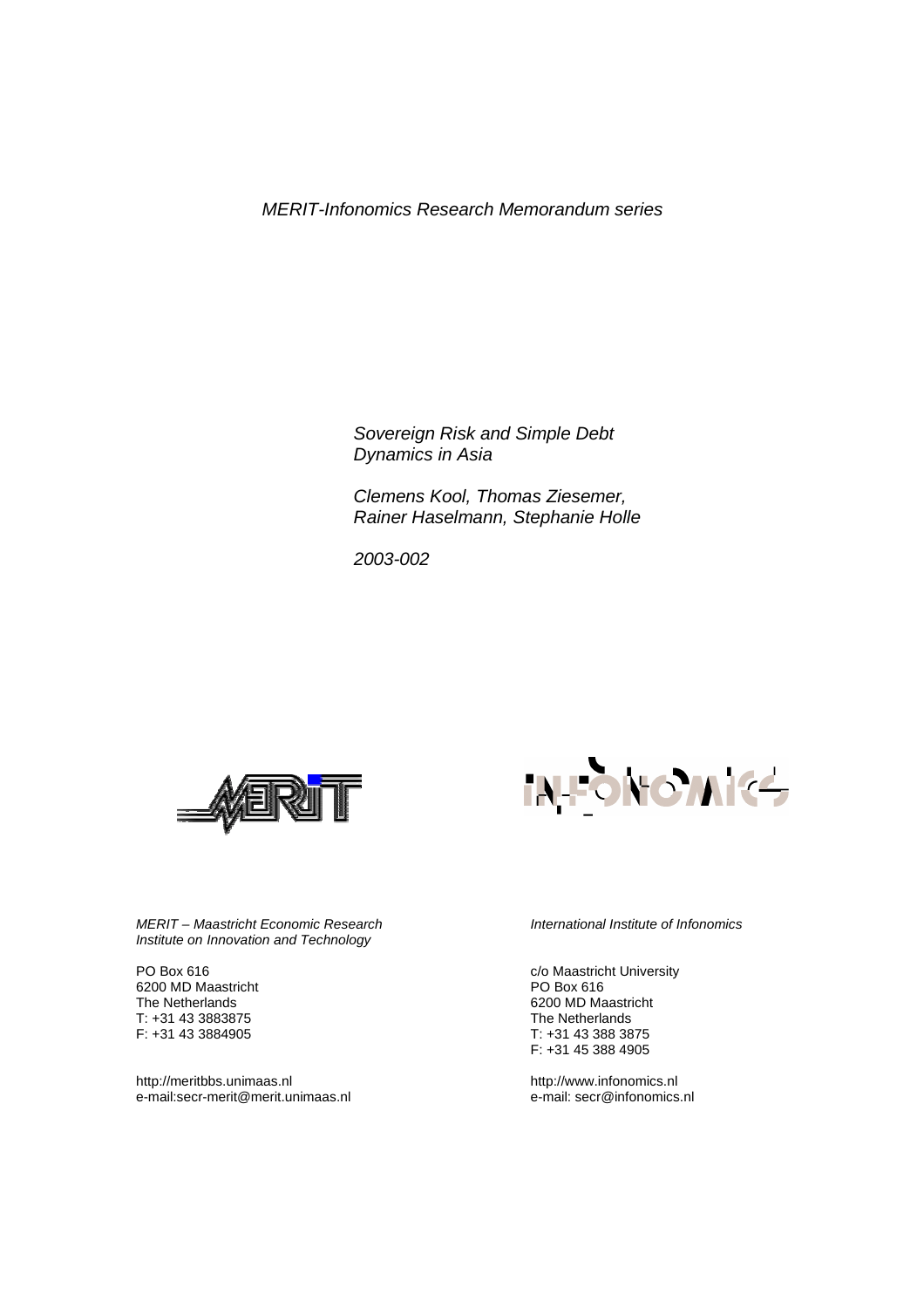## **Sovereign Risk and Simple Debt Dynamics in Asia**

Clemens Kool Thomas Ziesemer Rainer Haselmann Stephanie Holle<sup>\*</sup> Department of Economics, Maastricht University, NL 6200 MD Maastricht

January 31, 2003

#### **Abstract:**

 $\overline{a}$ 

In this paper we develop a simple neoclassical growth model with perfect international capital mobility to analyze the international debt dynamics of developing countries in general and Korea, Malaysia and Thailand in particular. We show that three different regimes can be distinguished: a stable steady state debtor regime, a stable steady state creditor regime and an unstable regime. A switch from a stable debtor or a stable creditor position to an unstable creditor regime may be a sign of forthcoming trouble. We investigate this issue empirically for the three Asian countries in the run-up to the 1997 Asia crisis, using data over the period 1975-2000. Over the full sample, the evidence suggests that debt dynamics evolved according to the stable debtor case in each country. Using a rolling regression technique, we find that indeed occasional switches to the unstable regime occurred. More in particular, we demonstrate that all three countries investigated here were facing deteriorating domestic fundamentals – reflected in potentially unstable debt dynamics – prior to the breakout of the Asia crisis. As such, our approach appears to offer an interesting early warning indicator for financial (debt) crises.

<sup>\*</sup> We are grateful to Bertrand Candelon for useful help and comments. Responsibility for this paper is entirely ours. Rainer Haselmann is now at the Graduate Business School Leipzig.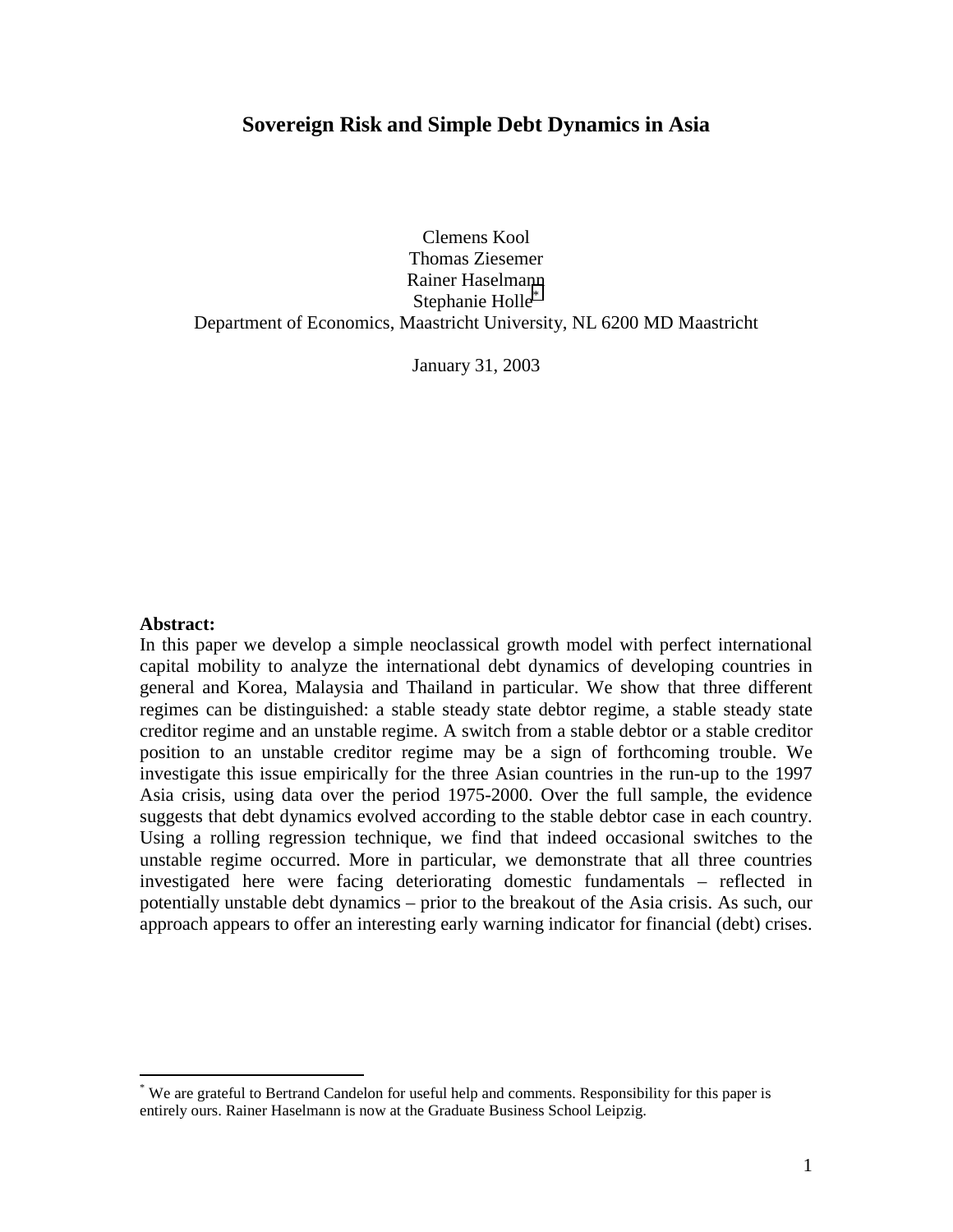#### **1. Introduction**

After the hectic Latin-American debt crisis in the early 1980s, sovereign risk appeared to have disappeared from the scene. However, a series of international crises in the late 1990s have brought the issue of sovereign risk back on the agenda. First, the Asia crisis in 1997 hit international financial markets, followed by the Russia crisis in 1998 and the Argentina meltdown in 2001-2002. Moreover, interest rates on Brazilian debt were rising throughout the first half of 2002 for fears of the populist politician Lula being elected. Apparently, international investors expect more domestically oriented, protectionist policies and a possible default on Brazil's international debt.

Unsurprisingly, a large theoretical and empirical literature has emerged on the analysis of sovereign risk. On the theoretical side, a distinction has been made between ability-to-pay models and more modern willingness-to-pay models. The first category focuses on the development of solvency and liquidity ratios to determine the creditworthiness of individual countries. The more modern approach uses concepts from financial contracting theory and asymmetric information problems to investigate in which circumstances a country may choose not to honor its international debts, even if it could afford to do so in principle. Obstfeld and Rogoff (1996) provide an excellent overview of this type of literature. In general, both strands of literature yield a number of potential indicators of forthcoming debt crises. However, empirical studies generally show that forecasting sovereign defaults is far from easy. The performance record of both commercial rating agencies and academic research in this respect is poor; see for example Oetzel, Bettis and Zenner (2001). A prime example of the difficulties in forecasting financial crises and country defaults is the 1997 Asian debt crisis. This crisis took many investors completely by surprise. Ex post, well-known economists claimed that there was merely an irrational financial panic, while the economic fundamentals of the countries in question were solid. In this paper we develop and apply a method to test such claims. In particular, we show in this paper that the above claim may have been a misperception, which could have been avoided using our procedure.

To this purpose, we return to an older literature that focuses on simple debt dynamics. The model by Amano (1965) is the simplest variant of a model type, which explains the occurrence of debt crises in a neoclassical framework solely due to shocks.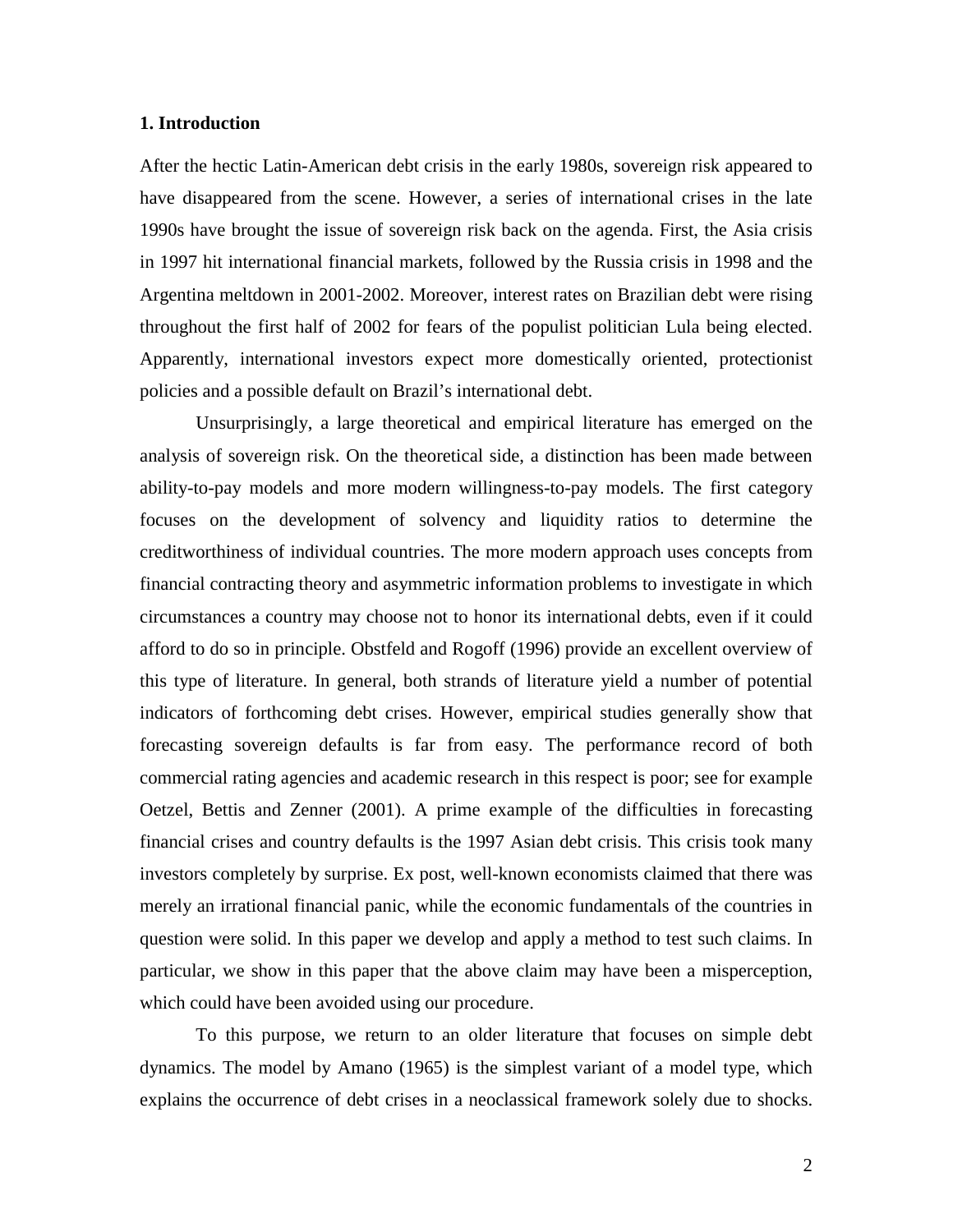In addition, the model generates conditions under which the traditional idea of a debt cycle can be shown to hold or not to hold respectively.<sup>1</sup> Amano (1965) does not go into details of the debt cycle but rather emphasizes that a country's GNP may grow at a rate larger than the natural one if it saves much and foreign investment (credit) income is a large share of GNP. We will use the model to show analytically (i) that the model can show debt crises only in the form of a shock, and (ii) that a dynamic debt process can be derived graphically with several possible outcomes.

These outcomes can be dichotomized as follows. First, a debtor country can be on a stable path towards a steady state. In the final steady state, the country will remain a debtor if its saving ratio is low. However, it can also become a creditor in the steady state if its saving ratio is high enough. Second, the country can be on an unstable path without ending up in a steady state. In that case, the country can become a permanent creditor – again if its saving ratio is high enough. In a sense, we might call this the stable arm of the unstable path. Amano (1965) emphasizes the latter case, in which the country's GNP is dominated by foreign income and grows at a rate higher than the natural rate. Alternatively, the country can be situated on the unstable arm of the unstable path and experience an exploding debt, inevitably leading to a crisis. We derive each of these cases from a linear differential equation in debt per unit of GNP.

Subsequently, we estimate these equations for Korea, Thailand and Malaysia respectively both for the whole period 1975-2000 and for shorter periods. Our purpose is to show that a country's debt dynamics can switch between the stable and unstable paths over time in response to unexpected shocks. Evidence that the country is situated on the unstable path at some point in time potentially contributes to the analysis of its creditworthiness and to the prediction of the possibility of a forthcoming debt crisis. We demonstrate that all three countries investigated here were facing deteriorating domestic fundamentals – reflected in potentially unstable debt dynamics – prior to the breakout of the Asia crisis.

The paper is structured as follows. In section 2 we present the model, which we use to derive the various debt dynamic processes in section 3. In section 4 we present data

<sup>&</sup>lt;sup>1</sup> For alternative and more complex models of debt cycles we refer to Fischer and Frenkel (1972), Frenkel and Fischer (1974a,b), Onitsuka (1974) and Hori and Stein (1977).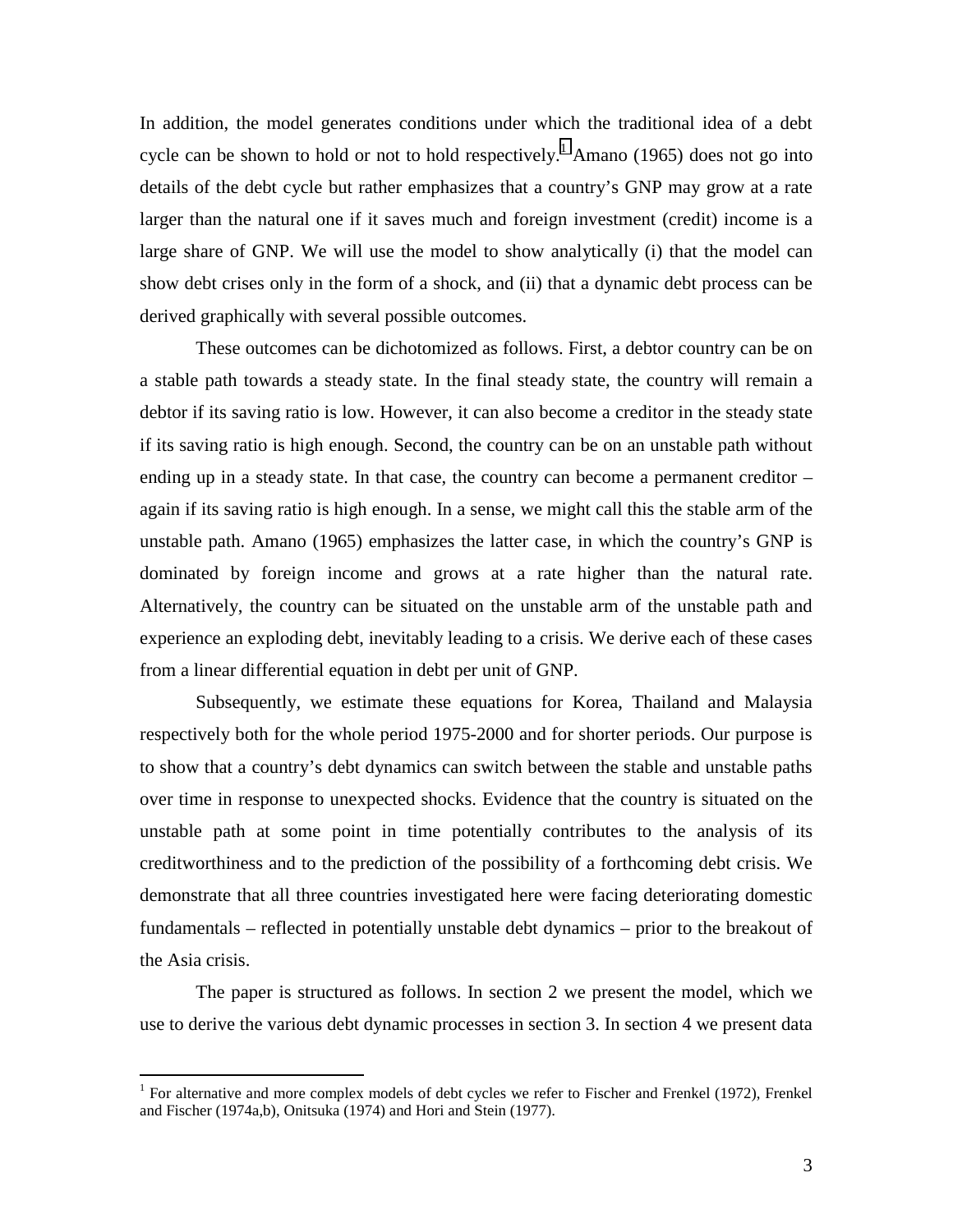and estimation procedure for the three Asian countries under investigation. We present and discuss the results in section 5. The summary and conclusions follow in section 6.

#### **2. A simple neoclassical growth model with perfect capital mobility**

We start from a simple neoclassical growth model with a fixed rate of interest. Due to the assumption of perfect international capital mobility, the domestic interest rate is given and fixed at the level of the world interest rate. In addition, we assume that output  $(Y)$  is produced by the production factors capital (K) and labor (L) with labor-augmenting technology (A). The production function is linearly homogeneous with positive first and negative second partial derivatives:

$$
Y = F(K, AL) \tag{1}
$$

Profit maximization of the representative firm yields the marginal productivity condition

$$
r = f'(k)
$$
 with  $k = K/AL$  and  $\hat{K} = \hat{A} + \hat{L} = g$  (2)

Since r is given, the marginal productivity condition determines the capital/efficient-labor ratio. The capital stock K consists of domestic capital W and foreign capital or debt D. Conditional on the level of the domestic stock of capital W, the country can choose its desired level of foreign indebtedness D to make equation (2) hold at any moment. The labor force L grows at rate n. In the steady state the capital stock K and output Y grow at the same constant rate *g*, keeping *k* constant.

We assume goods market equilibrium to hold. In a small open economy under perfect capital mobility, the country then can finance any domestic investment in excess of national savings through the international capital market. Excess investment results in an equal increase in the country's international indebtedness, as reflected in equation (3):

$$
\dot{D} = \dot{K} - S \,,\tag{3}
$$

Dots indicate the change in a variable per unit of time. Domestic savings is assumed to depend on the country's income net of foreign interest payments, with marginal propensity to save equal to *s*: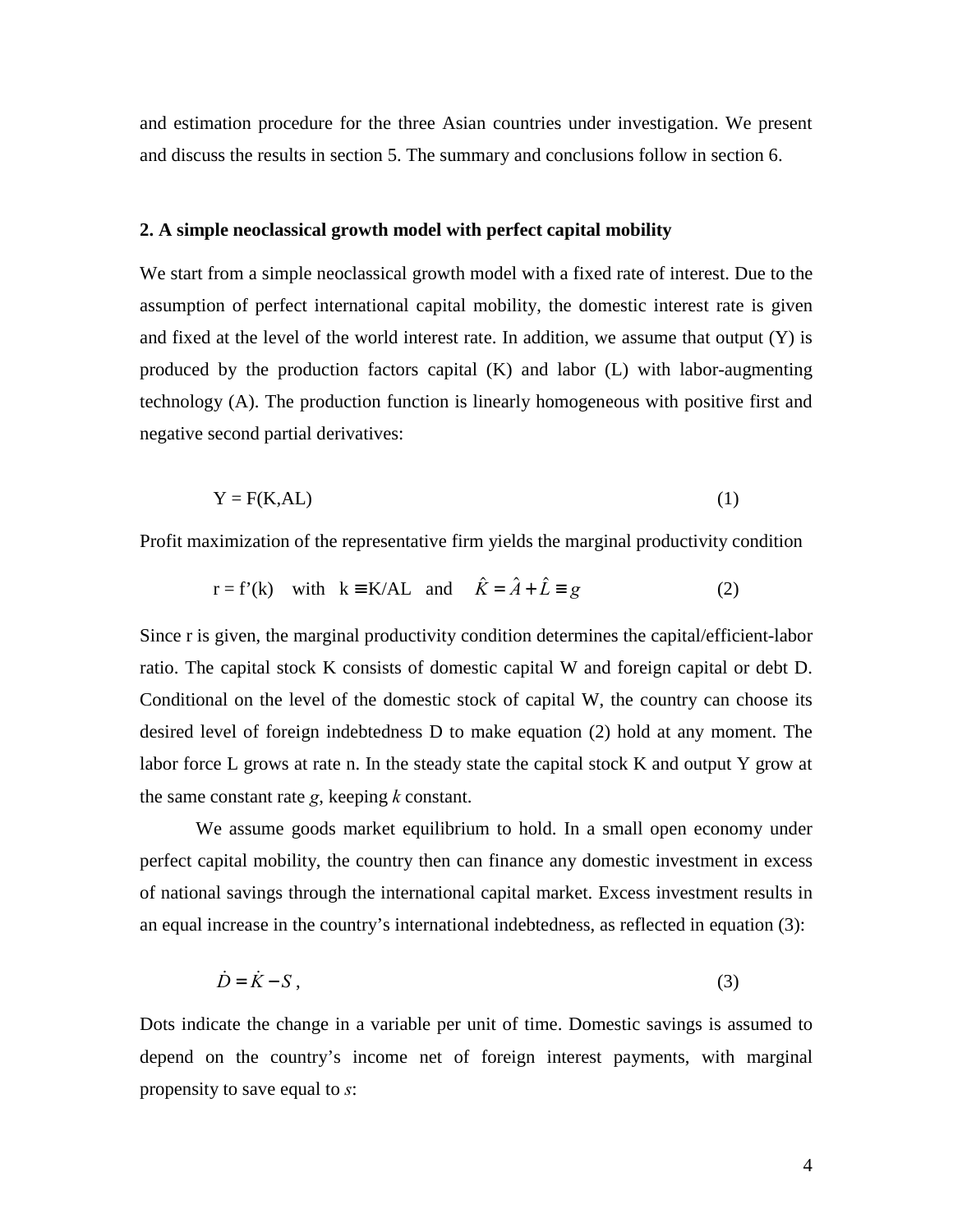$$
S=s(Y-rD),\tag{4}
$$

Combining equations (2)-(4) yields a differential equation for the change in the country's external debt per period.

$$
\dot{D} = gK(0)e^{gt} - s[Y(0)e^{gt} - rD]
$$
\n(3')

For a formal treatment of this differential equation we refer to appendix A. Note that these debt dynamics are derived from the goods market equilibrium condition and therefore reflect only the 'fundamentals': investment and savings. In the next section we provide a more intuitive explanation.

### **3. Debt cycle versus permanent debtor position**

First, we slightly rewrite equation (3'). From the marginal productivity condition (2), we see that  $r = \beta Y/K$  where  $\beta$  is the initial capital share.<sup>2</sup> Substitution leads to:

$$
\dot{D} = K(0)[g - sr / \beta]e^{gt} + srD
$$
\n(3")

Subsequently we express D in terms of GDP (Y). To this purpose, we first divide both sides of equation (3<sup>'</sup>) by D, subtract  $g$  – the steady-state growth rate of Y – and then multiply by  $D/Y$ .<sup>3</sup> The result is

$$
\dot{d} = k[g - sr/\beta] - [g - sr]d\tag{5}
$$

where *d* denotes the ratio of debt over GDP (D/Y). In equation (5),  $\underline{k}$  is the capital-output ratio corresponding to equation (2). The sign and size of the slope and the intercept depend on the (unobserved) parameters  $g$ ,  $s$ ,  $\beta$ , and  $r$  and can be positive or negative. The three possible cases – corresponding to the different stable and unstable paths of the

<sup>&</sup>lt;sup>2</sup> This expression is only used to eliminate Y(0) in the differential equation.

<sup>&</sup>lt;sup>3</sup> Alternatively, we may express D as a percentage of the stock of efficient labor (AL). Equation (5) is unaltered by this transformation, apart from the definition of *d*, which now is D/AL. Unreported results show that our empirical results are qualitatively the same for both definitions of *d*. We prefer to use GDP as the denominator as both GDP and D are generally available in US\$, whereas AL is only available in real terms. Hyperinflationary periods make conversion much more problematic when AL is used to normalize.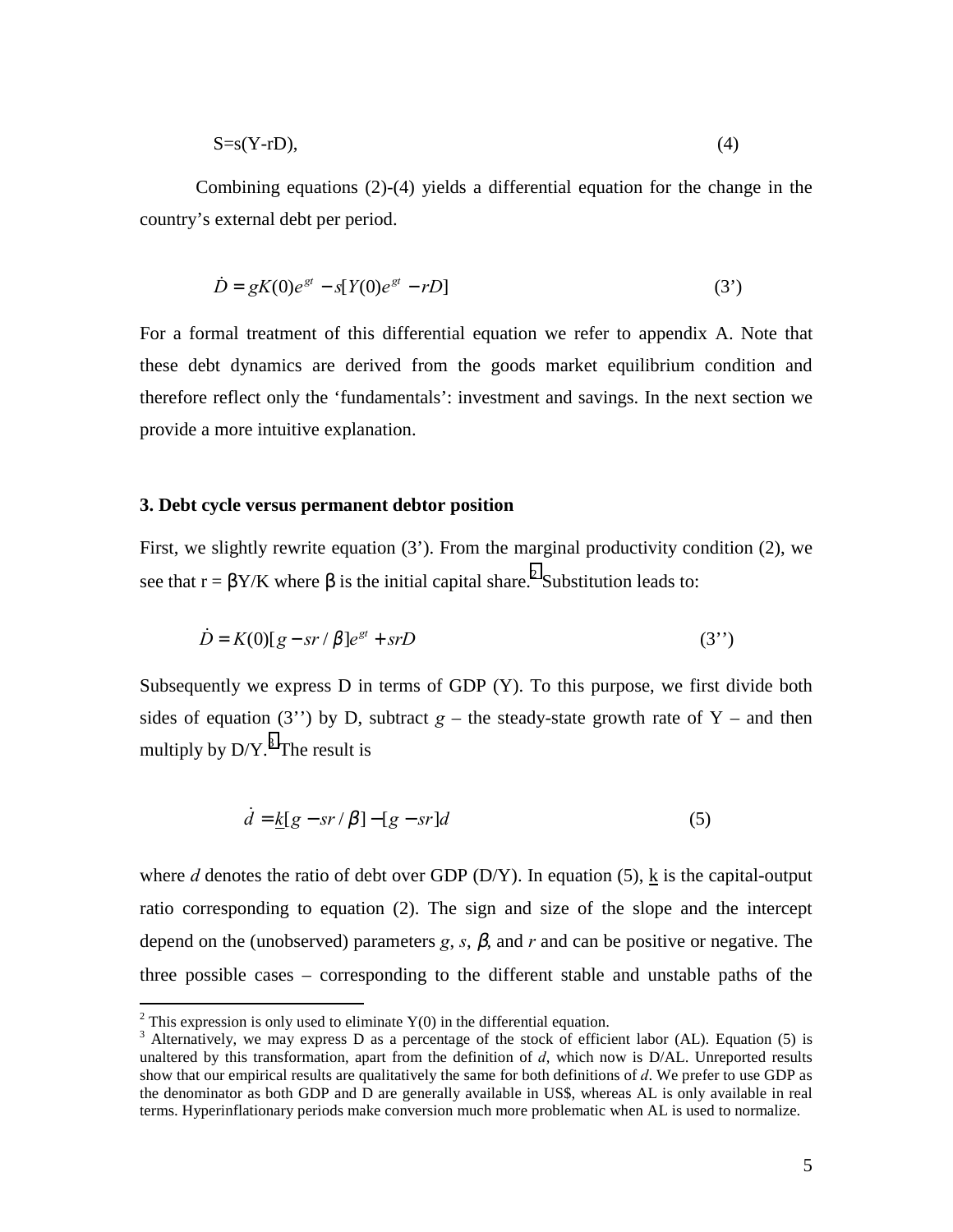differential equations – are shown in figure 1. In this figure  $d$  is on the horizontal axis, while  $\dot{d}$  is on the vertical one.

If  $\text{sr}/\beta$  g > sr, both the slope and the intercept are negative. The corresponding line in figure 1 is indicated by SC. The stable stationary point (I) is at negative values of d, implying that the country becomes a creditor in the long run. In point I, the ratio of foreign wealth (D) to GDP remains constant if there are no more shocks. Both D and Y grow at the same rate *g*. Since D is negative, it implies the country holds positive net foreign assets in the steady state. Suppose the country starts out as a debtor at positive values of *d*. Subsequently, *d* will decrease to converge to the steady state along line SC. It can be easily shown that initially the level of external debt D will still grow – though at a slower pace than GDP – corresponding to a current account deficit. Over time, the current account deficit is reduced and turns into a surplus with reduction in D. This case is the traditional view on the debt cycle in which every country eventually becomes a creditor (non-debtor).

If g $\gg$ sr/ $\beta$ , and g $\gg$ sr, the slope remains negative, but the intercept becomes positive. This case is captured by line SD in figure 1. Now, the country converges to a steady state (II) where *d* is positive. The economy remains a debtor because of its low savings ratio and/or the low world interest rate. The low savings rate forces the country to externally finance its domestic investment, while the low world interest rate helps to reduce the cost of doing so. In the steady state, D again grows at the rate g, which implies that the country remains a capital importer. The current account is not balanced in the long run unless the horizontal intercept of the differential equation is at the origin. $4$ 

If g-sr $< 0$ , the slope is positive and the vertical intercept is negative. This is the unstable case, labeled U in figure 1. By implication,  $g - sr > 0$  is a stability condition, but obviously, there is no reason to a priori impose such stability assumption. The stationary but unstable point (III) is at a positive value of *d*. If d(0) is less than in the stationary point, the economy starts moving to the region of negative and continuously declining *d*.

<sup>&</sup>lt;sup>4</sup> In the literature it is often assumed that the current account must be balanced in the long run, based on the assumption that creditors will try to increase their welfare by not allowing other countries to borrow permanently (see Cohen 1991). Whether this is the case, however, is an empirical as well as a theoretical question. In our model we do not explicitly impose the restriction of a balanced CA.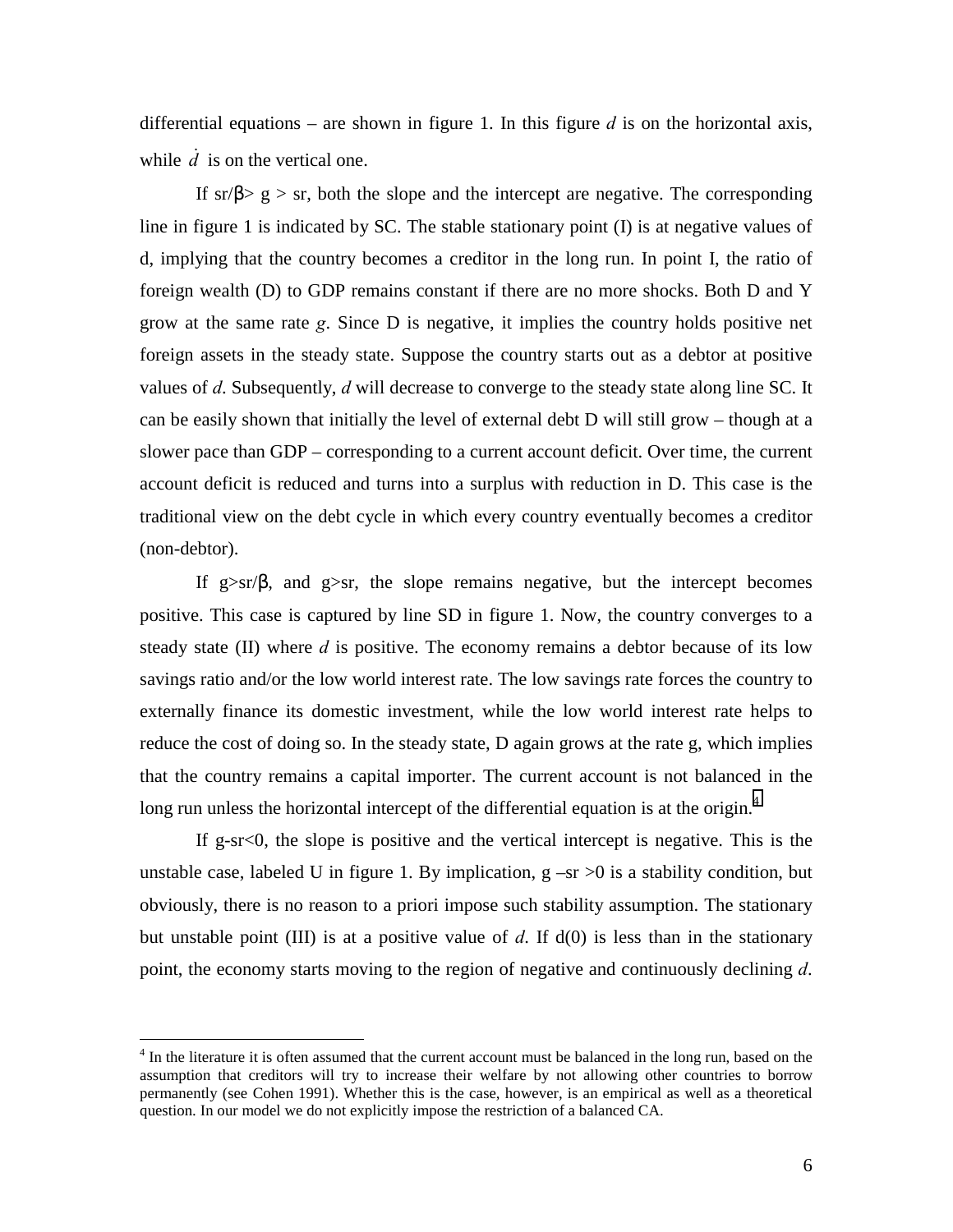In that case, the country will be a creditor in the long run, where GNP grows faster than GDP. This was the point Amano (1965) tried to make.

A starting point to the right of the stationary point implies that D(0) sufficiently exceeds  $K(0)$ , as shown in appendix A. The country then starts out with more debt than capital and will have negative current wealth for all periods. Clearly this is unsustainable in the longer run. A country on such explosive path will be forced to adjust, one way or the other.<sup>5</sup> As  $D(0) > K(0)$  seems to be an unrealistic case from an empirical point of view, we will interpret explosive debt dynamics as a case of sovereign risk when it appears in our estimates.

In this type of model, a switch from one dynamic process  $-$  say the SD line  $-$  to another – say the SC line – can only arise due to changes in the underlying parameters of the system, *g*, *s*,  $\beta$ , and *r*<sup>.6</sup> As an example, we will discuss a non-anticipated and permanent upward jump in the world interest rate. If this happens, the marginal product of capital will increase and the optimal amount of capital K to be used will fall. For a given national wealth W, a fall in the desired level of capital K implies that less external debt D is required. As a result less debt is obtained from the international capital market. Alternatively stated, it implies that more domestic wealth is invested abroad at the higher world interest rate level. Such a decrease in capital inflows or increase in capital outflow – even capital flight – thus can be rooted in the economy's fundamentals and need not be a purely monetary phenomenon of irrational speculators. Domestically, the resulting lower marginal product of labor leads to a fall in real wages. This is the social side of the crisis.

We can also describe these dynamics in terms of differential equation (5) and Figure 1. Starting from a situation where the country is a long-run debtor (the SD line), a jump in the interest rate leads to both a counter-clock wise rotation (flatter slope) and a downward shift of the SD line. The economy can move from the situation  $g > sr/\beta > sr$ 

 $<sup>5</sup>$  Neher (1970) assumes that debt *d* grows at the same rate as the capital stock. As we have shown, this is</sup> only the case in the steady states of the stable cases. Amano (1965) has treated only the left arm of the unstable case. Our model integrates all these cases and can be seen as a simplified version of the model by Onitsuka (1974).

 $6$  Of course, there can also be exogenous shocks to  $d$  without changing the prevailing differential equation. This moves the economy along the relevant line in figure 1 rather than changing the position of the line itself.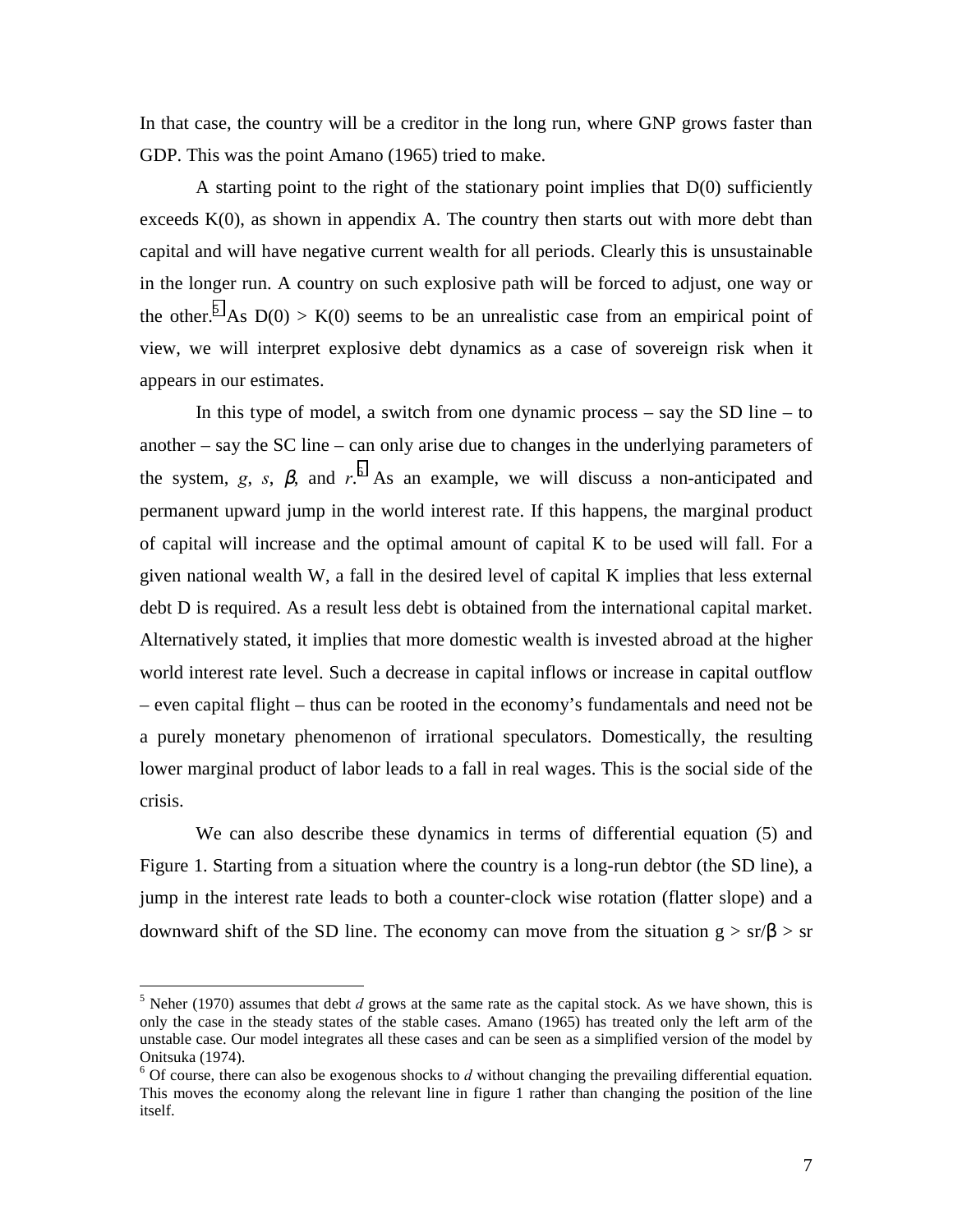(SD in figure 1) to a situation sr/ $\beta > g >$  sr (SC) or even to a situation sr/ $\beta >$  sr > g (U), depending on the size of the interest rate shock.

A similar analysis can be given for other exogenous events changing the slope and intercept of the differential equation, like for instance a jump in the savings rate *s* or in the rate of population growth *n* or technical change which in turn changes *g.* 

In the empirical part of our paper, we will present evidence on the extent to which Korea, Malaysia, and Thailand respectively have switched between the different regimes of debt dynamics over the period 1975-1999. The empirical equivalent of equation (5) that we use in our estimation is:

$$
\dot{d} = \alpha_0 + \alpha_1 d(-1) \tag{6}
$$

with  $\alpha_0 = k(g - sr/\beta)$ ,  $\alpha_1 = sr-g$ . Clearly, the regression coefficients are complex functions of behavioral parameters like the savings rate and exogenous but time-varying variables like the world interest rate. Without additional information on these parameters and variables, we can just report the regression estimates and account for potential timevariation. If more information were available, an extended regression equation could be estimated. For instance, if adequate information on interest rate *r* could be used, one could (nonlinearly) regress  $\dot{d}$  on  $d(-1)$ ,  $r$ , and  $r*d(-1)$ . We leave such exercises for future research. Note also that the explanatory variable in equation (6) is lagged one year. This is due to the switch from the continuous-time derivation of our theoretical model to the discrete-time formulation of the empirical model.

### **4. Data**

For our analysis, we need the stock of external debt and the level of GDP for each country. While GDP is readily available both in current and constant prices, this is not the case for developing country's net stock of external debt. What is available is the time series of gross investments and savings for each country. These are flow variables and the difference between the two can be used as a proxy for the change in a country's debt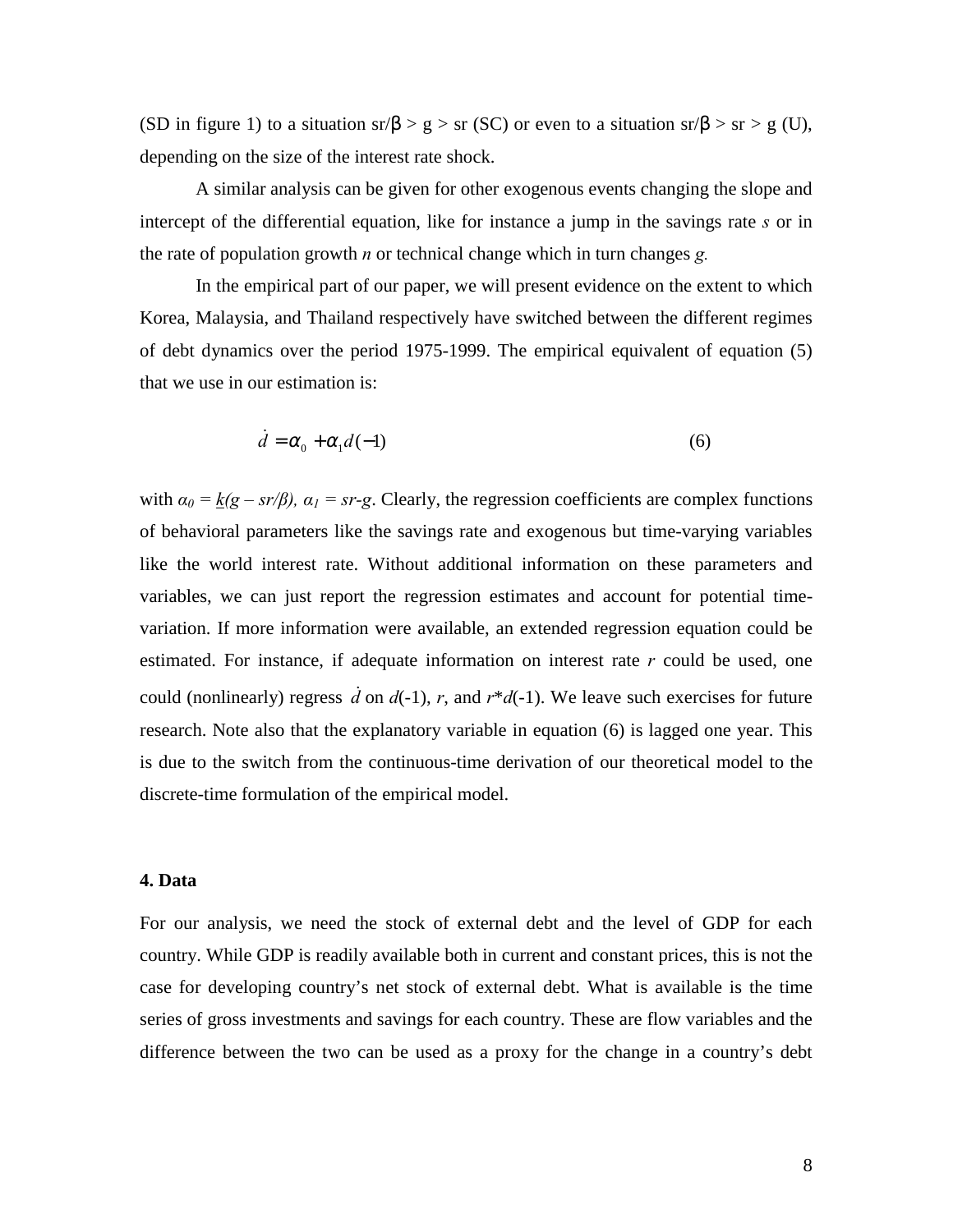position (D). In order to arrive at an adequate measure of the level of D, we focus on the year 1980 as the benchmark year. The procedure is as follows for each country.

First, we use the IMF Balance of Payments Statistics<sup>7</sup> to find investment income paid to the rest of the world and investment income from abroad in 1980 for each country. The difference corresponds to rD in our model. For an estimate of D, an appropriate value for the interest rate r is needed. To obtain an estimate of r, we compute the ratio of investment income paid abroad in 1980 to the gross stock of external debt in 1980 according to the Global Development Finance database. Dividing net interest payments (rD) by the computed interest rate yields a net foreign debt position D as an initial value for 1980. Subsequently, we cumulatively add (subtract) the gross investmentsavings balance for later (previous) years. The resulting debt series is divided by nominal GDP (in mln US \$) to arrive at our series  $d$  (and its first difference  $\dot{d}$ ). Appendix B contains the data, where the 1980 debt position is printed bold to indicate its benchmark role.

The time paths of debt/GDP ratios for each country can be found in figure 2. Korea experiences a relatively steep decline in its debt ratio between 1985 and 1988. Subsequently, a gradual rise takes place to a peak in 1997. After the crisis, the debt ratio declines quickly. The debt ratios of Malaysia and Thailand are quite similar after 1980. First, they show a rise till the mid 1980s, followed by decline. The latter is steeper for Malaysia than Thailand. After 1989 a similar gradual rise in debt ratios occurs in both countries, comparable to the one in Korea. The Asia crisis leads to a turn around in Malaysia and Thailand as it did in Korea. From 1998 onwards, all debt ratios fall. In the 1990s, the level of the debt ratio is considerably lower in Korea than in the other two countries. Note that a rising debt ratio is not necessarily a sign of a forthcoming crisis according to our theoretical model. A country on the left arm of the stable debtor (SD) line in figure 1 would be characterized by a combination of a rising debt ratio and a declining (but positive) change in the debt ratio. It is when the level of the debt ratio and the change in the debt ratio increase together that our model predicts an unstable time path.

<sup>&</sup>lt;sup>7</sup> When sources are not explicitly mentioned the data are from Global Development Finance, 2002.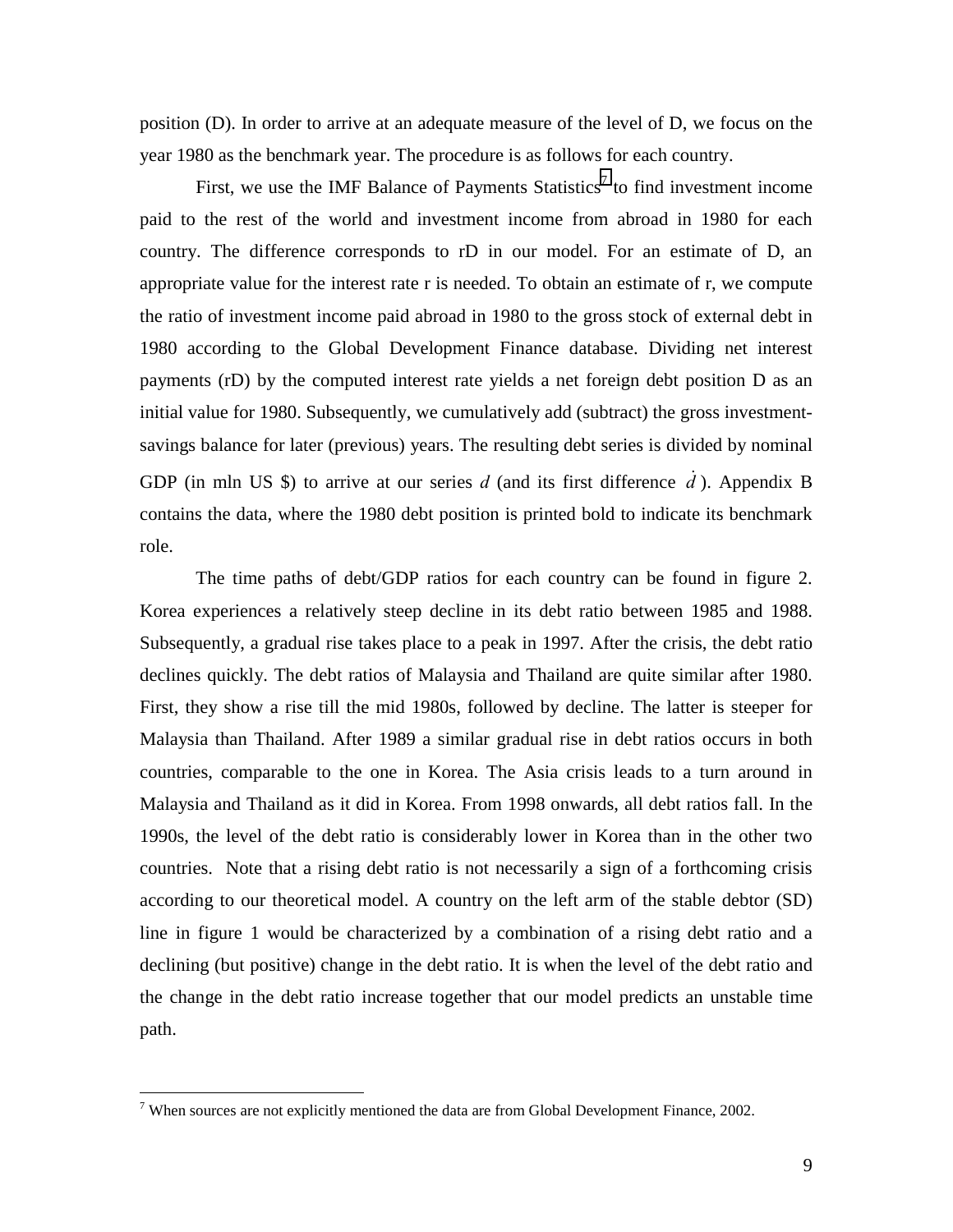#### **5. Empirical Results**

We first estimate equation (6) for Korea, Malaysia and Thailand over the whole sample period, 1975-2000. The first column for each country in Table 1 contains the results. The point estimates of slope and intercept are consistent with the stable dynamics of our theoretical model. For Thailand, the strongest results are obtained. The intercept is positive and significant according to standard critical values, while the slope coefficient is significantly negative. It suggests that Thailand had debt dynamics consistent with the stable debtor case. For Korea and Malaysia, the significance of the results is weaker and coefficients are insignificant. Both slopes are negative. Since the intercepts are not significantly different from zero, the evidence suggests a steady state debt ratio of about zero, implying these countries would neither be a debtor nor a creditor.

A caveat is in order, however. The dynamic specification of equation (6) can be interpreted as a simple Dickey-Fuller unit root test – or equivalently a stability test – of the debt ratio. It is well known that standard critical values are invalid in case the dependent variable in fact is non-stationary. Moreover, the Durbin Watson statistics suggest a considerable amount of serial correlation in the residuals for each country that needs to be accounted for. Therefore, we run an extended regression including additional lags of the dependent variable to mop up serial correlation. The results are in the second column for each country in table 1. Using the correct 10 percent MacKinnon critical tvalues, we reject a unit root for Malaysia, but fail to do so for Korea and Thailand. Equivalently, we cannot formally reject the debt ratio in Korea and Thailand to be a random walk and behaving as an unstable process. Nevertheless, the results in terms of sign and size of the intercepts and slopes are qualitatively similar to the original simple regression. For Malaysia the intercept turns significantly positive. Both Thailand and Malaysia appear to have been stable debtor (SD) countries on average, while for Korea a steady state debt ratio of zero is implied.

In our view, the lack of statistical evidence to be able to strongly reject a unit root is not particularly worrisome. Part of the lack of strong statistical results may come from the short period we are investigating. It is well known that unit-root tests have low power in small samples. Unfortunately, there is little we can do to solve this problem since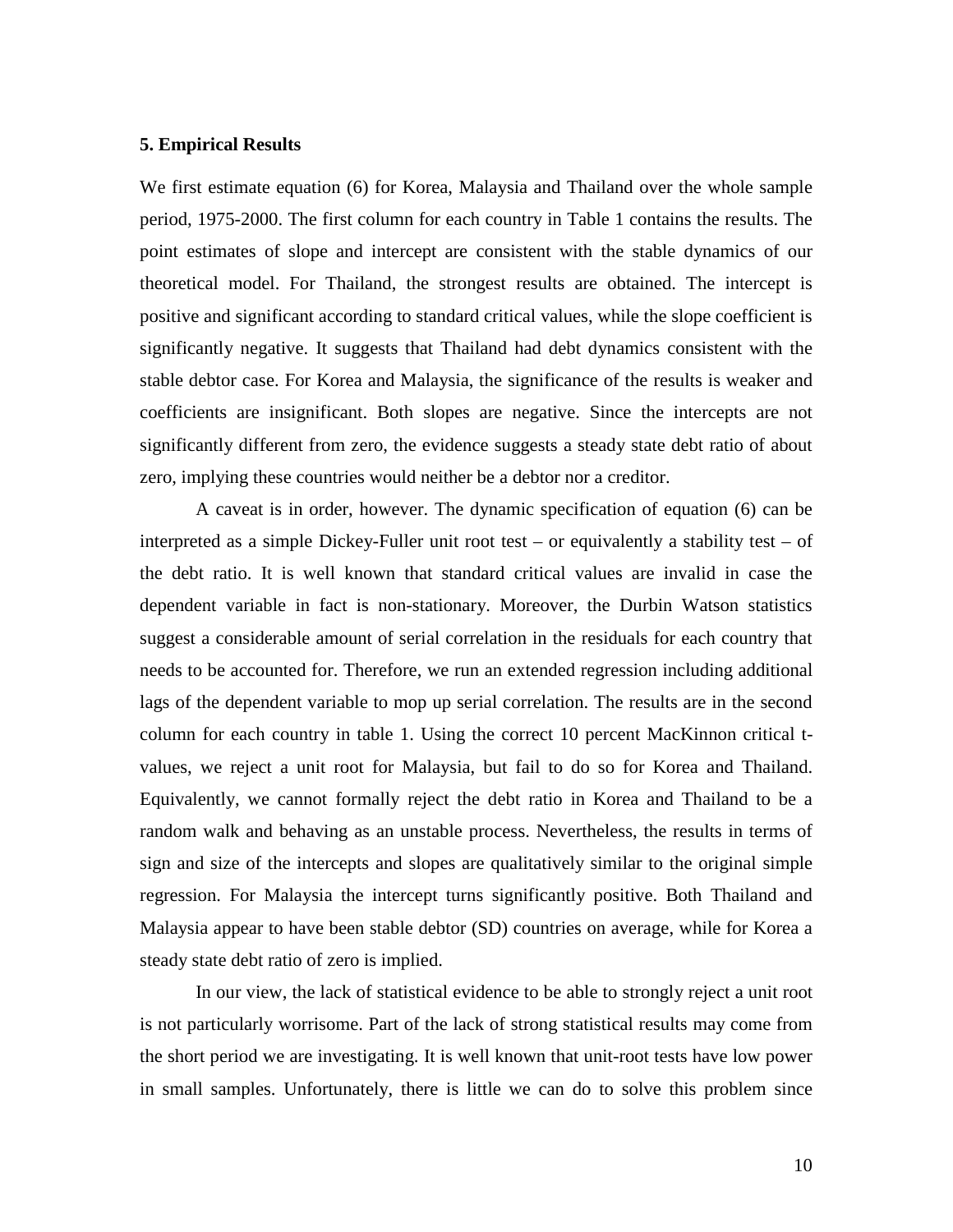extending the sample backward is infeasible due to data limitations. Only time can solve the issue. Another explanation for the lack of statistical significance is that the debt dynamics of the countries under consideration have switched back and forth between the three different regimes (SD, SC, and U). In that case, the average estimate will be biased towards zero and insignificance.

In fact, we are interested exactly in the issue if and when countries switch between regimes and to what extent it contributes to predicting that we are moving into the direction of a crisis (from stable debtor to stable creditor to an unstable situation). Therefore, we would like to identify the sub periods over which different regimes were operative. But small sample problems then become even more overwhelming than in the full sample case. Before presenting at least some evidence of time-variation in the debt dynamics in Korea, Malaysia and Thailand, we shortly discuss the routes we explored but not used in the end.

First we re-estimated equation (6) with dummy variables (for both intercept and slope for economically plausible sub periods for the sub periods. As could be expected, results failed to gain significance due to the lack of degrees of freedom. Moreover, we could not be sure we had picked the right timing of regime switches. More sophisticated methods to endogenously determine the timing of structural breaks were inapplicable due to the short time series.<sup>8</sup> Second, we tried Markov regime-switching and state space estimation with random walk coefficients. Neither approach yielded convergence or interpretable results, again due to the short length of our time series.

Therefore, we turned to a rolling regression approach, where equation (6) is estimated for consecutive windows of six, seven, and eight years respectively. In figure 3 we present the time paths for estimated intercept and slope of the Korean debt dynamics. Figures 4 and 5 contain corresponding information for Malaysia and Thailand respectively. Note that the point estimates of slope and intercept are dated on the last year included in the specific window. That is, the first observation in the 6-year rolling window regressions is put at 1980 and represents the regression result for the period 1975-1980. Due to the small samples, regressions coefficients typically fail to gain

<sup>&</sup>lt;sup>8</sup> See Bai and Perron (1998) and Perron and Vogelsang (1992) for such methods.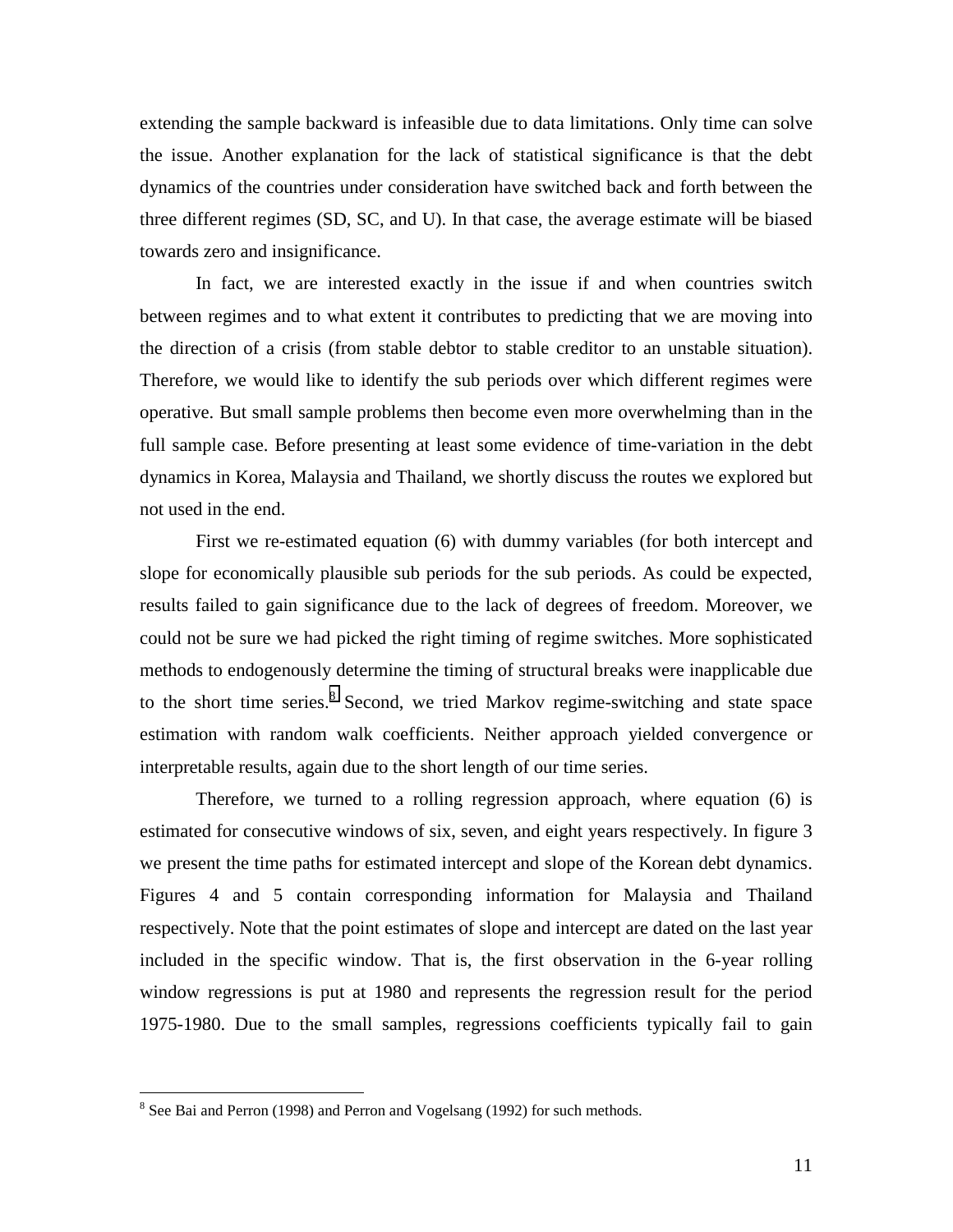significance. For this reason, standard deviations are not reported. In the discussion, we focus exclusively on the point estimates of intercept and slope.

#### **5.1 The 1997 Asia Crisis**

 $\overline{a}$ 

The Asia crisis started in Thailand. In May 1997 the central bank of Thailand imposed new restrictions on international capital flows. July  $2<sup>nd</sup>$ , the bath devalued. Malaysia and Korea followed later that year. We start with a discussion of the results for Thailand in Figure 5, as that country was the first one in crisis.

 The results in figure 5 shows that the slope of the regression equation starts gradually rising already around 1990.<sup>9</sup> At that time, the estimated slope is around  $-0.6$ , which implies a stable regime for the debt dynamics. But already in 1993 it is about zero in the 6-year window. According to the theoretical model, a positive slope indicates trouble and forthcoming instability. Clearly, the 6-year window offers a faster indication of new developments at the expense of greater uncertainty. For the 7-year and 8-year windows respectively, the slope coefficient arrives at zero in 1993 and 1994 only, thus lagging behind the 6-year window. On the other hand, the 6-year window shows a small turnaround of the estimated slope coefficient in the mid-1990s, which might be interpreted as a signal that potential trouble is receding. The 7-year and especially the 8 year results are more stable and show less of a turnaround. In 1996, the 6-year window shows an upward surge in the slope estimate, which is reinforced when the crisis year 1997 is included. The data underlying Appendix B show that the discrepancy between domestic savings and investments was growing steadily between 1992 and 1996, especially due to increased investment. Both, the debt ratio and its change were increasing since 1993 (see appendix B) indicating that the economy was on the unsustainable arm of the unstable debt dynamics. Only after the decline in stock and real estate prices in 1997 do investments return to the overall savings level. In summary, we conclude that the debt situation in Thailand was deteriorating since the early nineties. At the minimum, it provided an early warning of a potentially unsustainable development.

<sup>&</sup>lt;sup>9</sup> Note that the slope coefficient starts around zero in 1980, indicating potential instability then as well. Unfortunately, our data go back insufficiently long to analyze the time path of the coefficients in the 1970s. Interestingly, Glick and Hutchison (2001) identify the early 1980s as a period in which both banking and currency crises occurred in Thailand using a completely different method.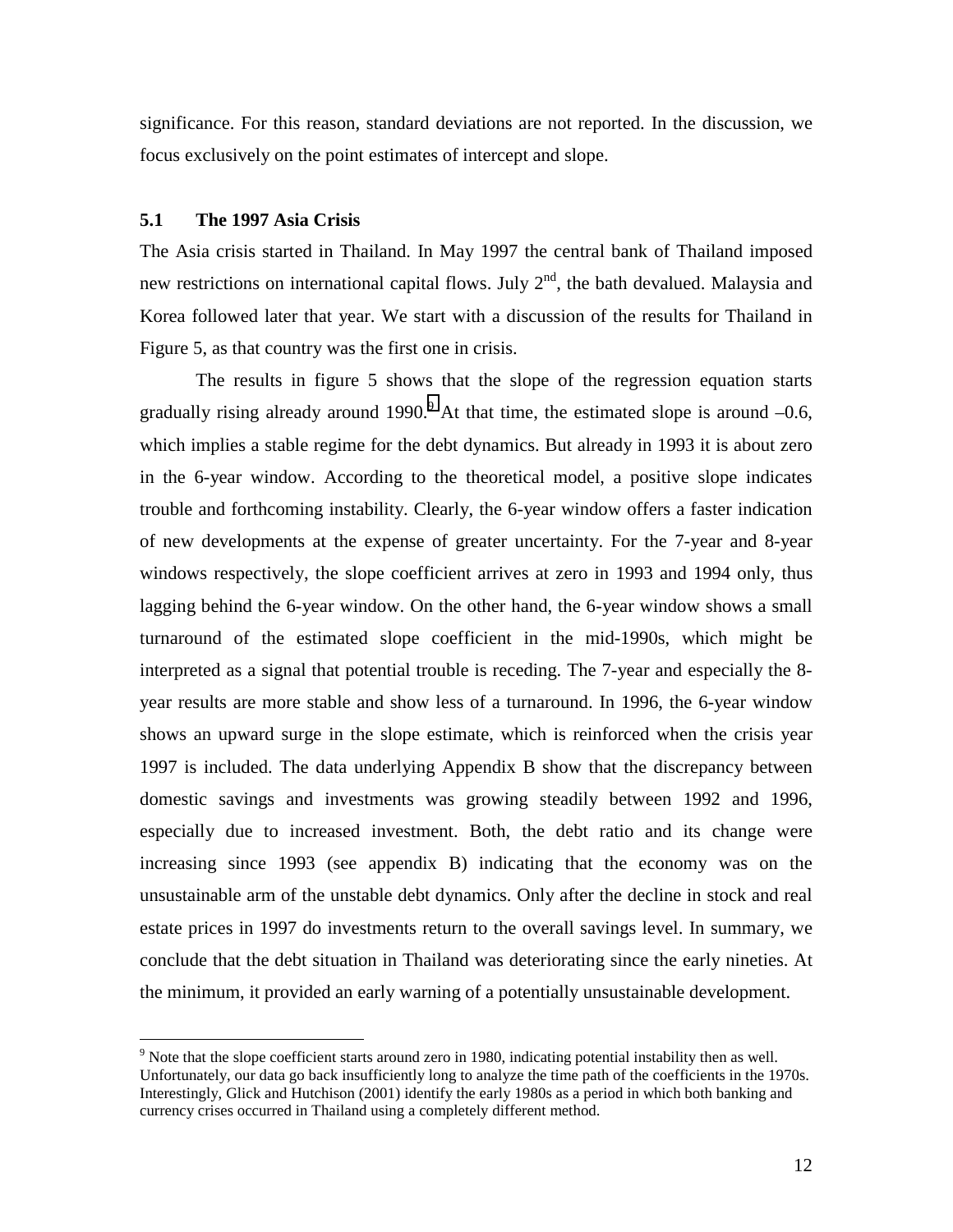Korea was hit a few months later. It has been suggested that contagion effects due to herd behavior of foreign investors was the main source of the Korean crisis. However, the regressions coefficients in figure 3 do show an upward trend in the slope estimate in the mid 1990s. Especially the 6-year window again gives an early warning. Starting in 1994 the slope estimate rises. It is around zero in 1996 and positive in 1997. For the 7 year and 8-year windows, the increase of the slope starts later, but is more pronounced. In 1996, the slope estimate in the 8-year window exceeds zero. Similar to Thailand, the Korean debt ratio increased substantially prior to 1997. The gap between investment and domestic savings increased six fold. While the development of the Korean debt dynamics points at a potentially unstable debt path, we do note that the level of the debt ratio was quite low compared to Thailand and Malaysia. In that respect, we cannot exclude the possibility that the events in Thailand played a role in triggering the crisis in Korea. The deteriorating fundamentals in Korea nevertheless provided a fertile soil. As a side remark, we note slope coefficients as large as +0.8 for the 6-year (in 1986) and 7-year window (in 1987). To interpret this as an indicator of a forthcoming crisis would be a mistake.<sup>10</sup> Appendix B may clear why. In the early 1980s, Korea actually is on the left arm the unstable line (U). That is, the level of the debt ratio falls (due to growing current account surpluses) while the corresponding change in the debt ratio is negative. As a result, Korea actually becomes a net creditor in 1989 for a few years. If this trend would continue, it would lead to unlimited positive net foreign assets for Korea.

 For Malaysia, the picture is somewhat less clear, though the estimated slope coefficients are similar to the Korean ones in the mid 1990s. The first signs of deteriorating fundamentals – as reflected in rising slope coefficients – only become visible after 1994, because the debt ratio and its change are increasing from 1992 through 1997 with the exception of 1996. The slope gets positive in 1997 for the 6-year and 8 year windows and in 1998 for the 7-year window. The results also point at potential instabilities around 1985 when all windows show a peak in the slope coefficients. For the 7-year and 8-year windows, the coefficient is about zero in 1985. Glick and Hutchison

 $10$  Glick and Hutchison (2001) indeed fail to report a banking and/or currency crisis in Korea in the 1980s. The only crisis they report is in 1997.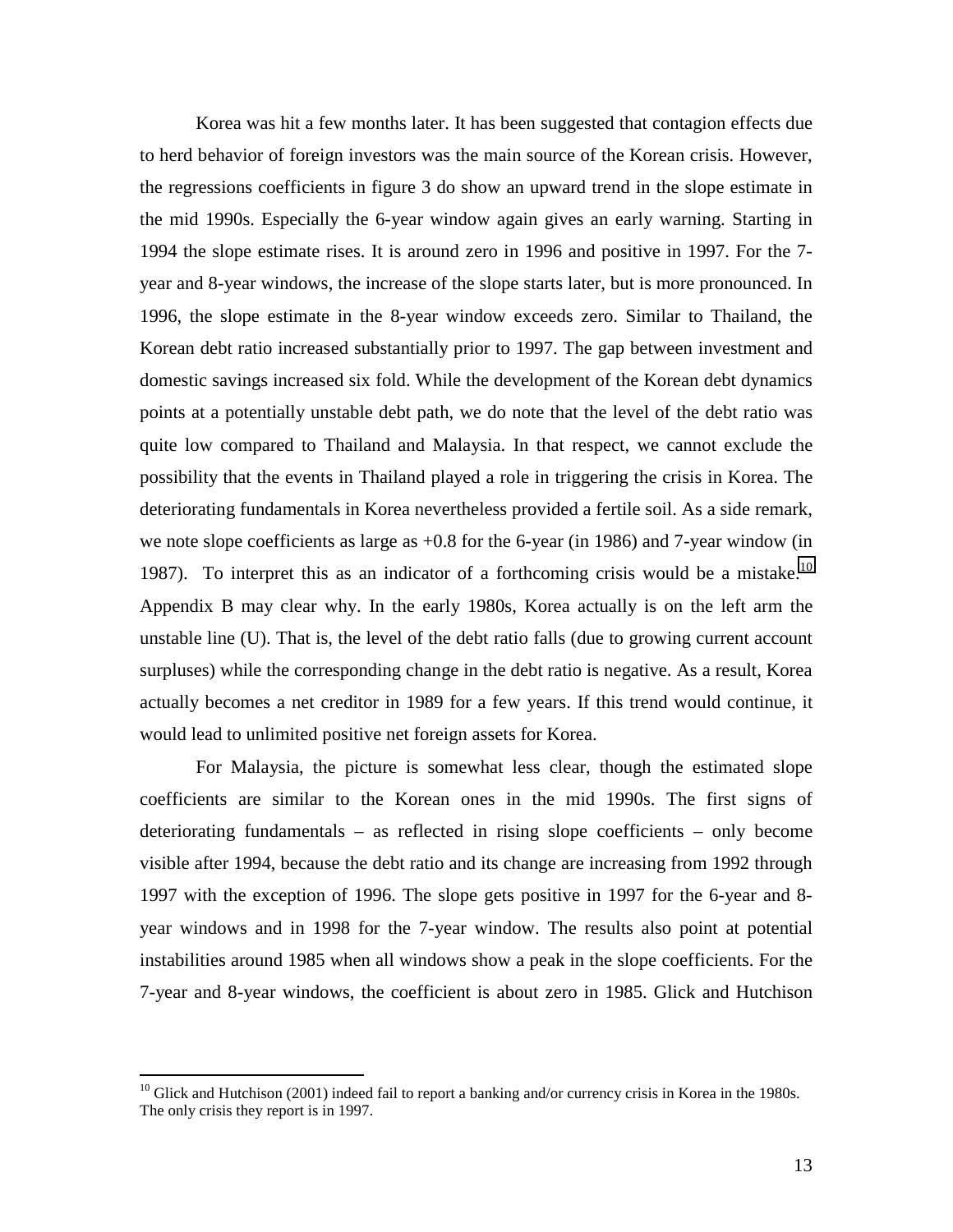(2001) report a banking crisis in Malaysia in 1985-1988 and a currency crisis in 1986. Our approach apparently is able to pick up the risk of such crises slightly before.

 In general, the data and our empirical results suggest that switches to undesirable and unstable debt dynamics tend to be sudden and short-lived, making them hard to predict. These characteristics make it also difficult to find statistically convincing proof of our model. Cross-country comparison of the estimated intercept and slope coefficients in a given year is hampered by the relatively large standard deviations of the coefficients. We do show, however, that the different qualitative regimes of the theoretical model can be observed in reality. More in particular, we demonstrate that all three countries investigated here were facing deteriorating domestic fundamentals prior to the breakout of the Asia crisis. It suggests internal problems probably played a significant role with respect to the timing of the crisis. That does not exclude the possibility that nonfundamental behavior of international investors had an independent effect. For each of the three countries, our simple approach did manage to give some advance warning of potentially dangerous developments. Moreover, our approach did not give false warnings for any country over the period 1980-2000. Other periods for which we find deteriorating debt fundamentals coincide with crisis periods as reported in Glick and Hutchison (2001). Additional research covering more countries and longer periods is needed to determine the robustness and reliability of our approach. Nevertheless, the first results are promising in our view.

### **6. Conclusion**

In this paper we develop a simple neoclassical growth model with perfect international capital mobility to analyze the international debt dynamics of developing countries in general and the events in Korea, Malaysia and Thailand in the run-up to the 1997 Asia crisis in particular.

We show that three different regimes can be distinguished: a stable regime where the country in the end always converges to a steady state debtor position, a stable regime where the country ends up in a steady state creditor position and an unstable regime which leads the country either to become a creditor without ever reaching a steady state or to get on an unsustainable path with an exploding debt ratio. Switches between these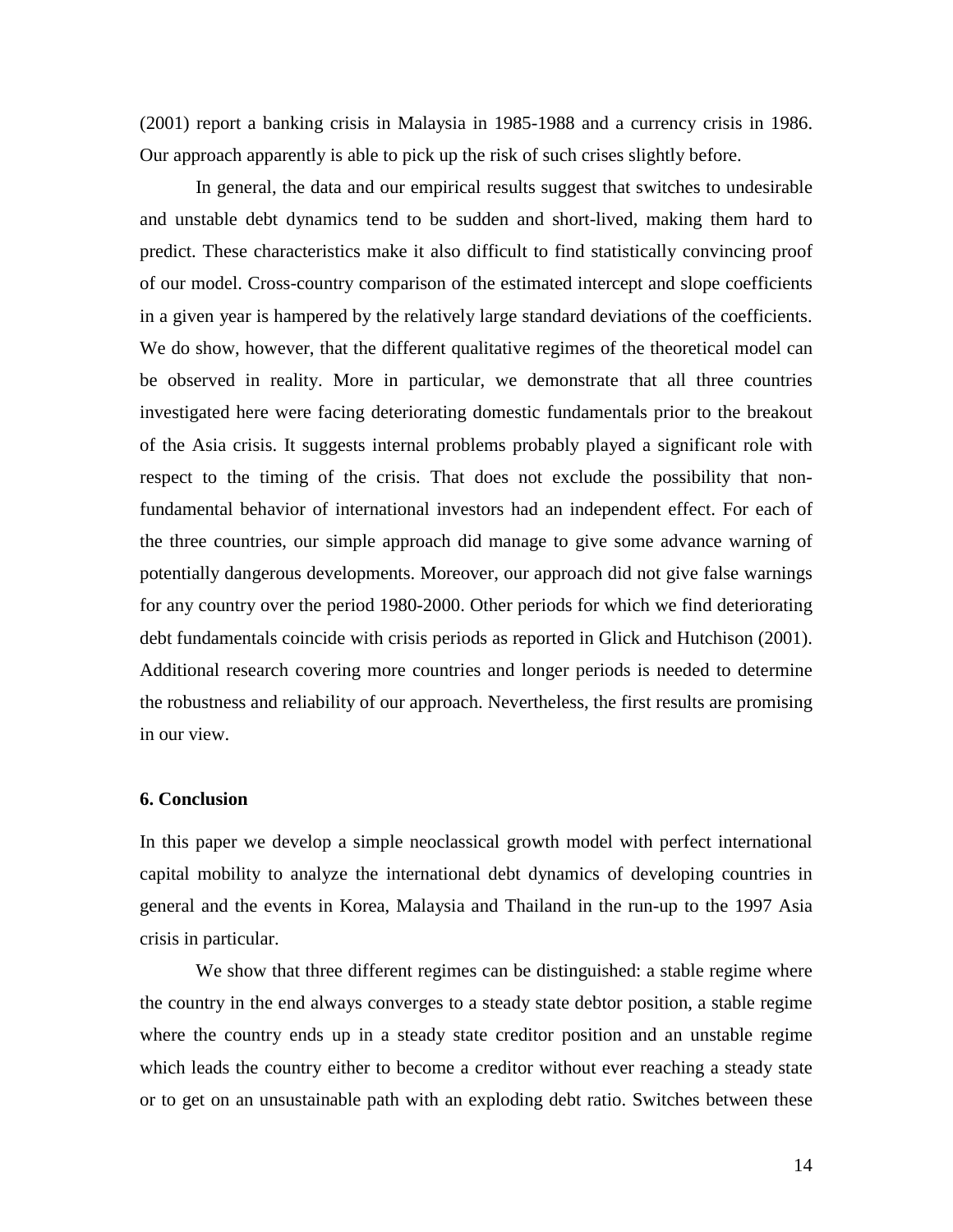regimes can be caused only by shocks in the world interest rate or behavioral parameters like the country's savings rate or rates of population growth and technical progress.

A switch from a stable debtor to a stable creditor or even an unstable creditor regime of a growing debt ratio is a sign of forthcoming trouble. If one would be able to identify such shift in advance, it would contribute to our ability to predict debt crises and to our understanding of such crises.

To investigate this issue empirically, we construct debt ratio series for Korea, Malaysia and Thailand over the period 1975-2000. Subsequently, we use these series to do the simple debt dynamics regression derived from the theoretical model. Over the full sample, the evidence suggests that debt dynamics evolved according to the stable debtor case in all three countries, although the results in some cases lack formal significance. Especially for Thailand, the results are convincing. They are weaker for Malaysia and particularly Korea.

Both the small sample and the possibility of short-lived intermediate switches between regimes over time prevent us from obtaining stronger statistical evidence. Using a rolling regression technique, we find that indeed occasional switches to the unstable regime occurred. We demonstrate that all three countries investigated here were facing deteriorating domestic fundamentals prior to the breakout of the Asia crisis. It suggests internal problems probably played a significant role with respect to the timing of the crisis. That does not exclude the possibility that non-fundamental behavior of international investors had an independent effect. For each of the three countries, our simple approach did manage to give some advance warning of potentially dangerous developments. Moreover, our approach did not give false warnings for any country over the period 1980-2000. Other periods for which we find deteriorating debt fundamentals coincide with crisis periods as reported in Glick and Hutchison (2001).

In general, our model appears a useful tool of the analysis of a country's debt dynamics. Additional research covering more countries and longer periods is needed to determine the robustness and reliability of our approach. Extending the theoretical model to include for instance interest rate spreads and economic features that are typical of developing countries such as imported capital goods, which would link the goods market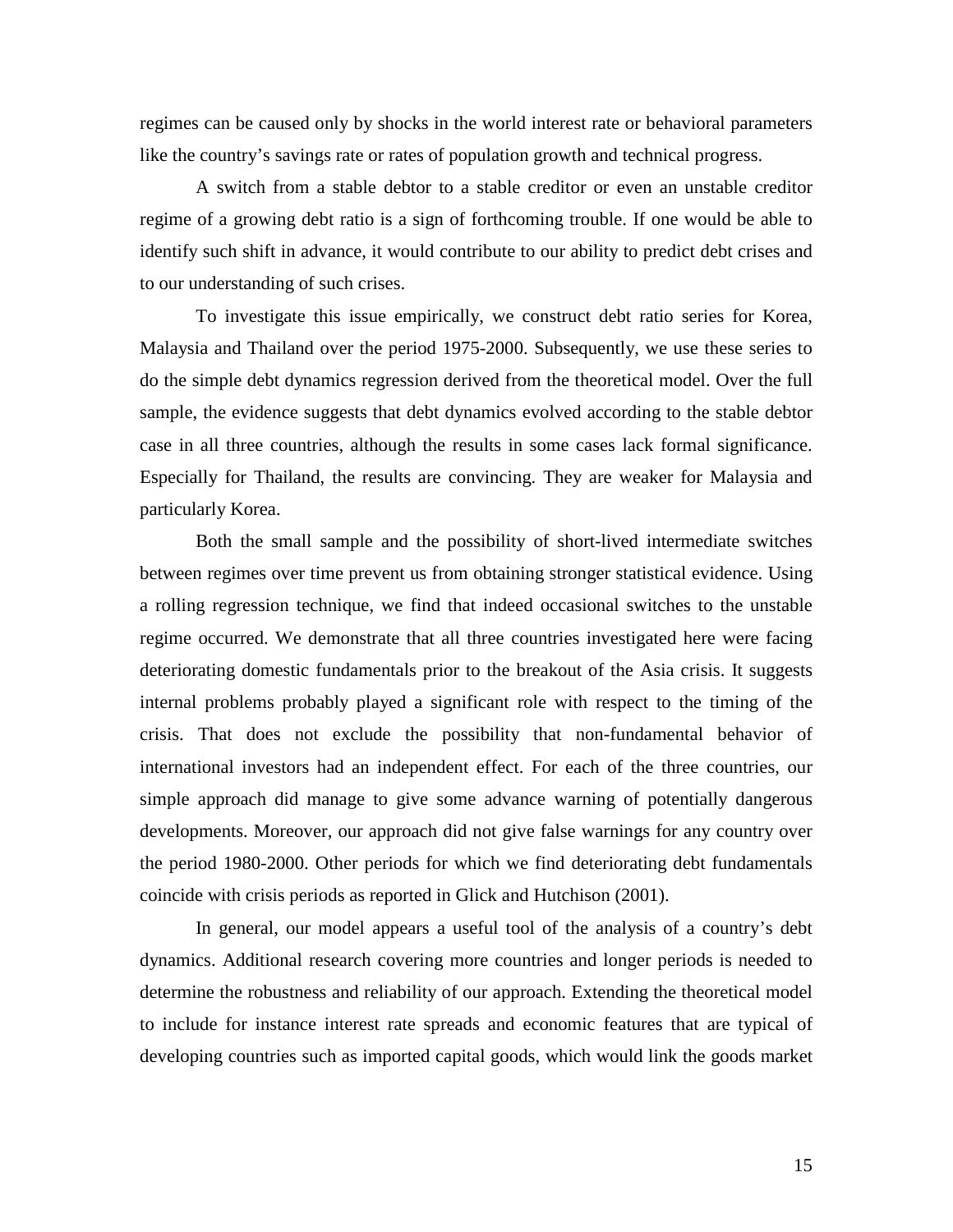equation to the balance of payments equation provide another route for additional research. Nevertheless, the first results are promising in our view.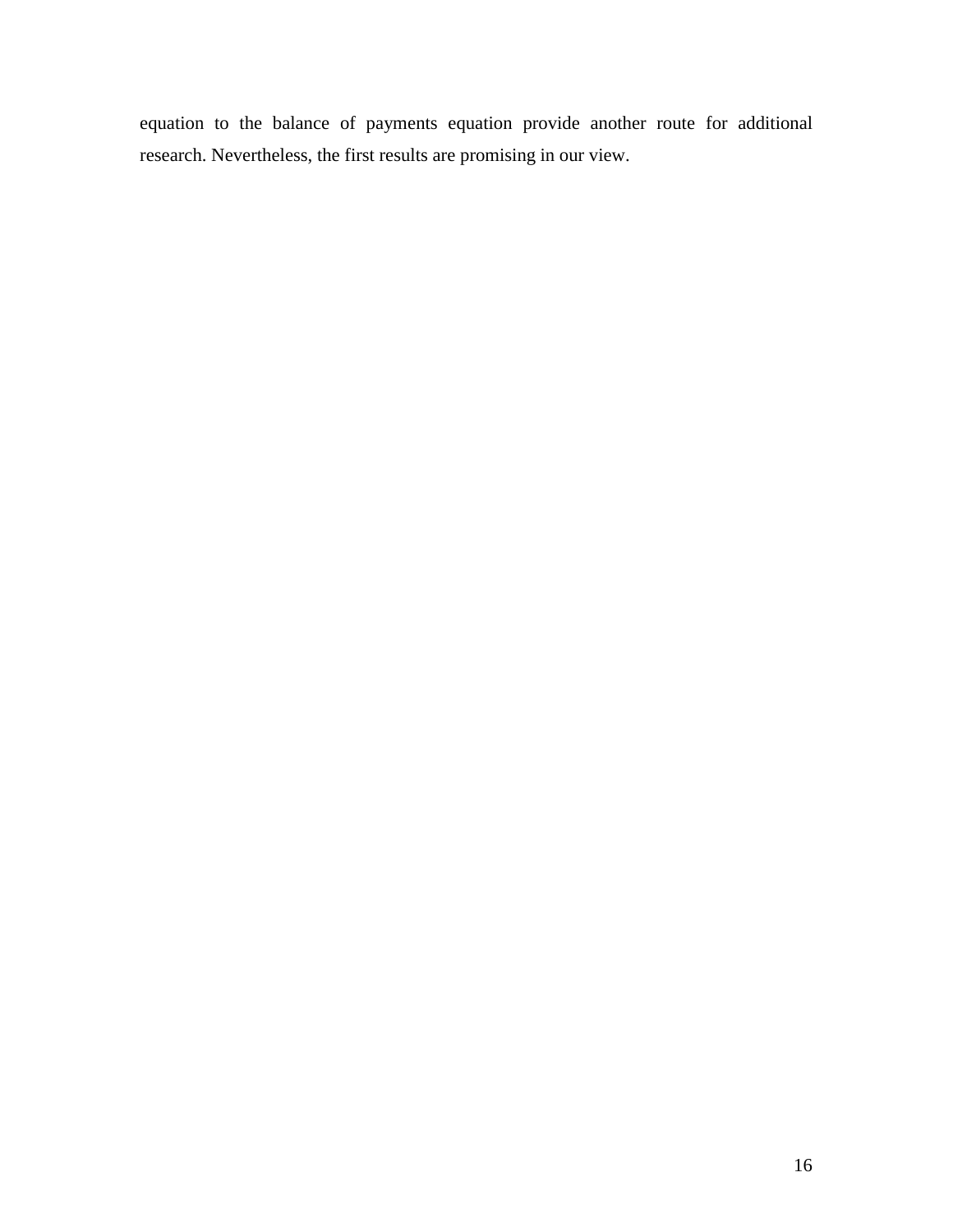#### **References**

- Amano, A. (1965), International Capital Movements and Economic Growth, *Kyklos*, 693- 699.
- Bai, J., and P. Perron (1998), Estimating and Testing Linear Models with Multiple Structural Changes, *Econometrica*, January, vol. 66, 47-78.
- Cohen, D. (1991), *Private Lending to Sovereign States: A Theoretical Autopsy*, MIT Press Cambridge, Massachusetts, London, England.
- Collins, S.M. and B. Bosworth (1996), *Brookings Papers on Economic Activity*, 2, 135- 201.
- Fischer, S. and J.A. Frenkel (1972), Investment, The Two-Sector Model and Trade in Debt and Capital Goods, *Journal of International Economics*, vol. 2, 211-233.
- Frenkel, J.A. and S. Fischer (1974a), Economic Growth and Stages of the Balance of Payments, in: G. Horwich and P.A. Samuelson (eds.), *Trade, Stability and macroeconomics: Essays in Honour of L.A. Metzler,* Academic Press, New York, 503-521.
- Frenkel, J.A. and S. Fischer (1974b), Interest Rate Equalisation and Patterns of Production, Trade and Consumption in a Two-Sector Growth Model, *The Economic Record*, vol. 50, 555-580.
- Glick, R. and M.M. Hutchison (2001), Banking and Currency Crises: How Common are Twins?, in R.Glick, R. Moreno, and M.M. Spiegel (eds.): *Financial Crises in Emerging Markets*, Cambridge University Press, 2001, pp. 35-69.
- Hori, H. and J.L. Stein (1977), International Growth with Free Trade in Equities and Goods, *International Economic Review*, vol.18, no.1, February, 83-100.
- IMF (2000), Balance of Payments Statistics, Washington.
- Neher, P.A. (1970), International Capital Movements along Balanced Growth Paths, *The Economic Record*, September, 393-401.
- Obstfeld, M. and K. Rogoff (1996), International Macroeconomics, MIT Press, Cambrigde, Masachussetts, London, England.
- Oetzel, Jennifer M., Richard A. Bettis and Marc Zenner (2001), Country Risk Measures: How Risky Are They?, *Journal of World Business*, 36 (2), 128-145.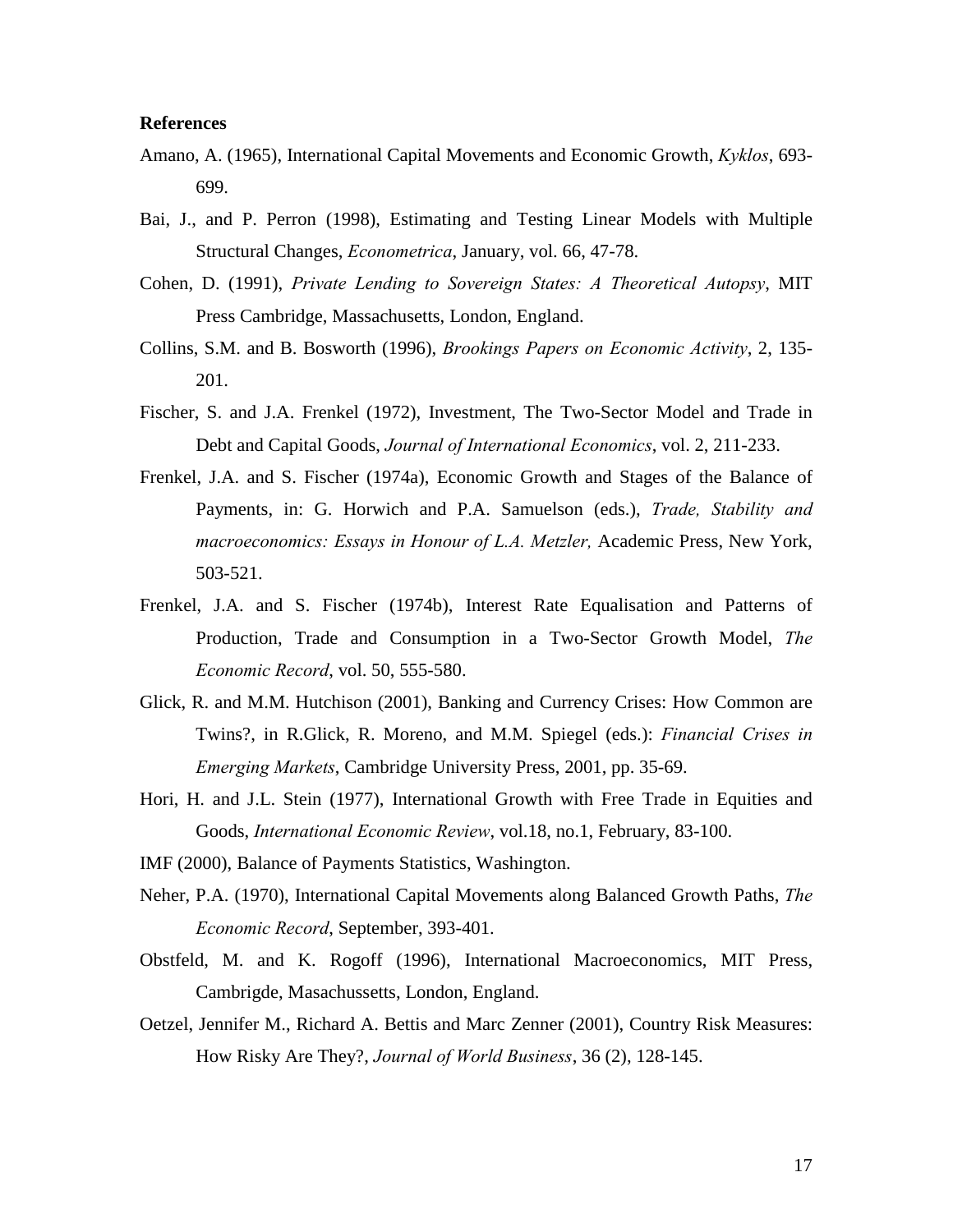- Onitsuka, Y. (1974), International Capital Movements and the Patterns of Economic Growth, *The American Economic Review*, vol. 64, no. 1, March, 24-36.
- Perron, P. and T.J. Vogelsang (1992), Nonstationarity and Level Shifts With an Application to Purchasing Power Parity, *Journal of Business and Economics Statistics*, July, 10, 301-320.
- World Bank (2002), Global Development Finance, Washington.
- World Bank (1998), World Development Indicators, Washington.
- Young, A. (1994), Lessons from the East Asian NICs: A Contrarian View, *European Economic Review*, 38, 964-973.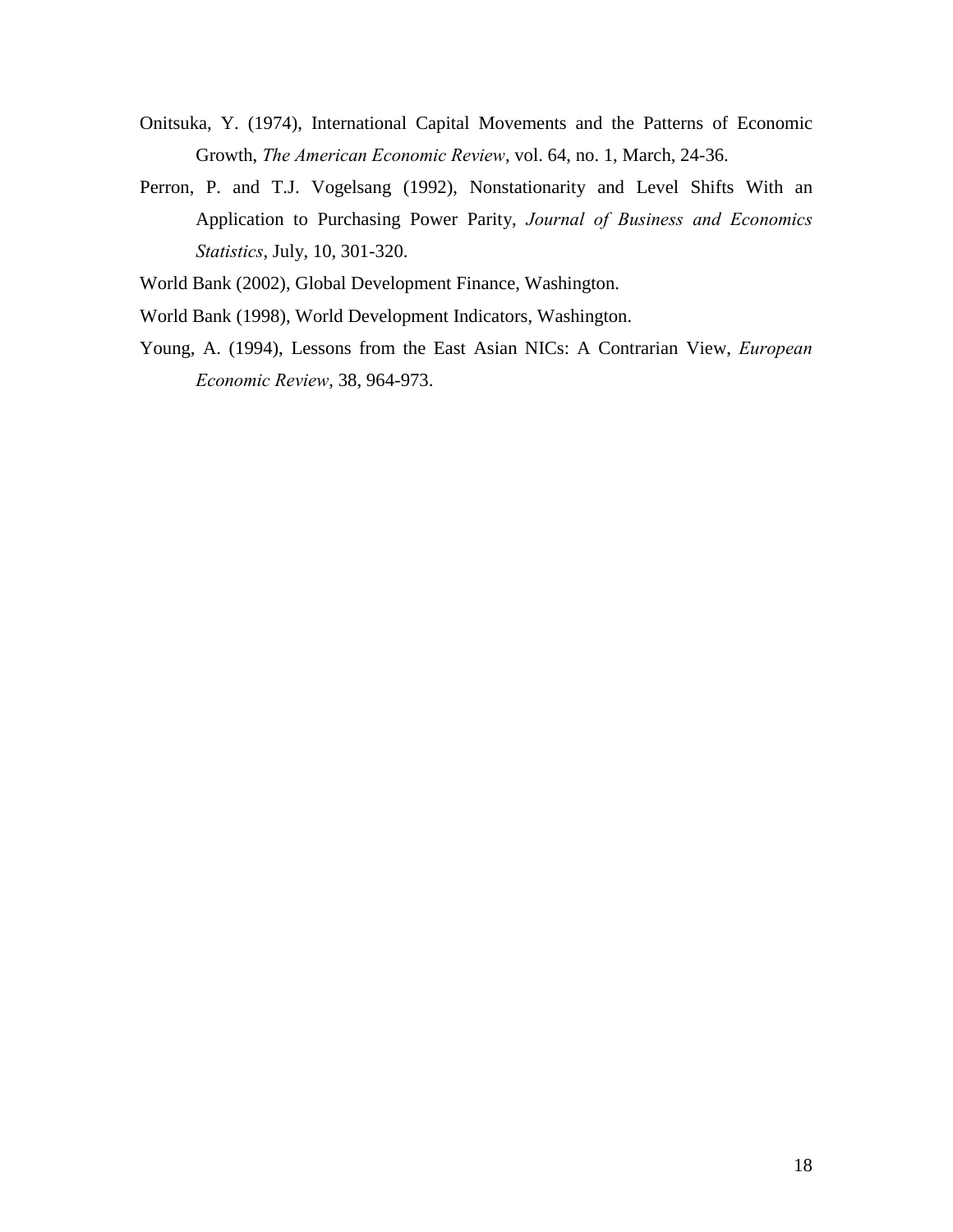#### **Appendix A: Solution of the differential equation**

The differential equation has the solution

$$
D(t) = D(0)e^{srt} + K(0)B(e^{st} - e^{srt})
$$
\n(A1)

with  $B=(g-sr/\beta)/(g-sr)$ . In the long run the larger of the two growth rates will dominate the process:

$$
\lim_{t \to \infty} D(t)_{t \to \infty} =
$$
\n
$$
e^{gt} K(0) B = K(t) B \quad \text{if} \quad g - sr > 0, \quad \text{or}
$$
\n
$$
e^{srt} [D(0) - K(0)B] \quad \text{if} \quad g - sr < 0
$$
\n
$$
(A2)
$$

As  $sr/\beta$ >sr, we can distinguish four cases, which are interpreted as alternative levels of the savings ratio in Onitsuka (1974):

| 1. | $g > sr/\beta > sr$ implies $1 > B > 0$ and $K(t) > D(t) > 0$ |                              |
|----|---------------------------------------------------------------|------------------------------|
| 2. | $sr/\beta > g > sr$ implies B < -1                            | and $K(t) > 0 > D(t)$        |
|    | 3. $sr/\beta > sr > g$ implies $B > 1$                        | and $K(0) > D(0) > 0 > D(t)$ |
|    | 4. $sr/\beta > sr > g$ implies $B > 1$                        | and $D(0) >> K(0) > 0$       |

In the first case, the country remains a debtor, but the capital stock is larger than the debt. In the second case the country becomes a creditor and foreign wealth D is larger than capital K. In the third case, assuming  $D(0)-K(0) < 0$ , D becomes negative and the country is again a creditor in the long run. In the fourth case, if  $D(0)-K(0) = - W(0) > 0$  and sufficiently large, D remains negative, grows at the rate *sr* while capital K grows at rate g. This case if fairly unrealistic because it implies that the country has negative current wealth from the beginning and through eternal times while we see from the data that all countries have positive savings at almost all times.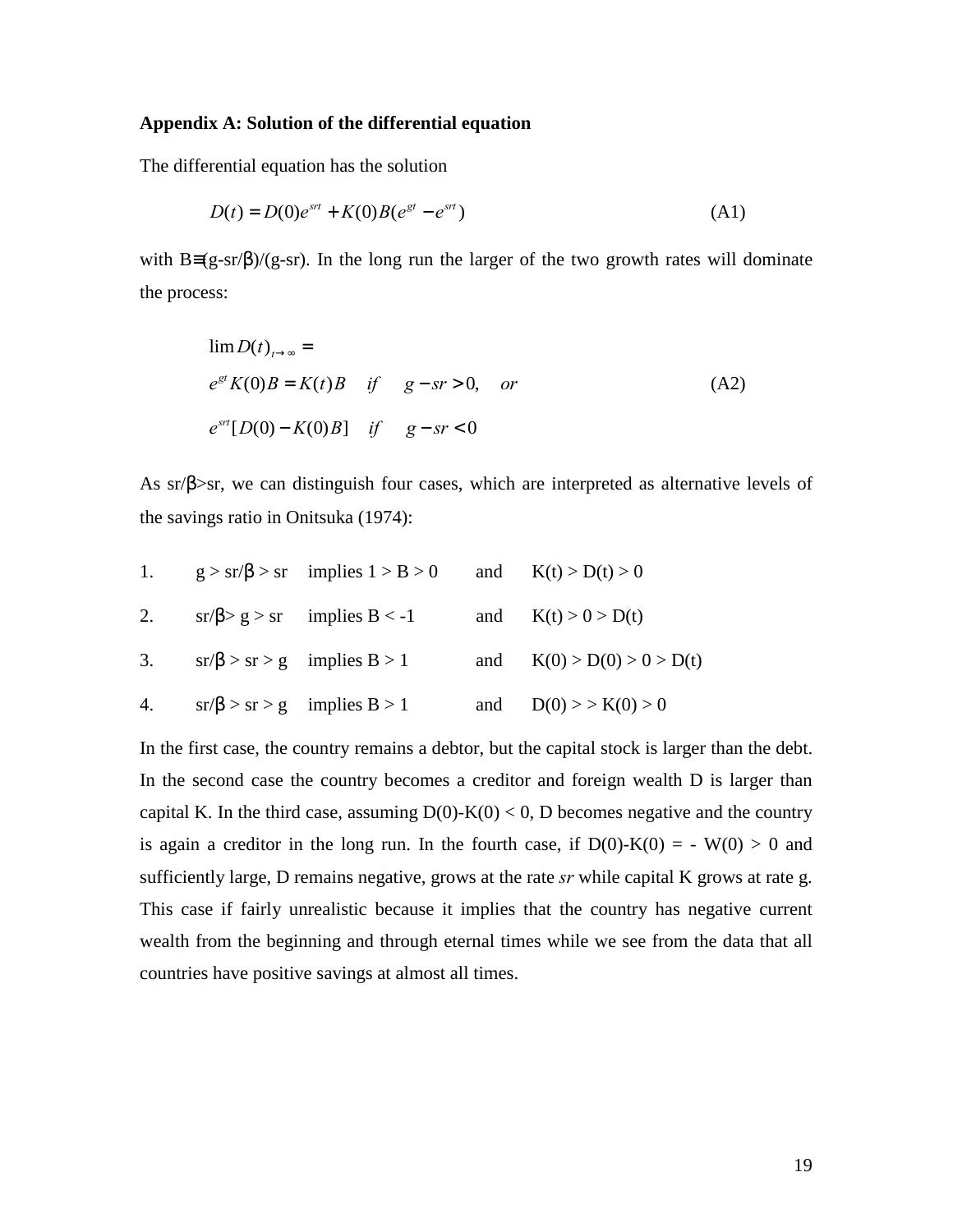| <b>Appendix B: Data</b> |  |  |  |
|-------------------------|--|--|--|
|-------------------------|--|--|--|

| Korea |          |                                                |         |        | <b>Malaysia</b> |                  |                               |                              | <b>Thailand</b> |                            |               |                     |                    |         |                          |
|-------|----------|------------------------------------------------|---------|--------|-----------------|------------------|-------------------------------|------------------------------|-----------------|----------------------------|---------------|---------------------|--------------------|---------|--------------------------|
| vear  | (mIn\$)  | - CA Debt (D) GDP (Y) d=D/Y d-d(-1)<br>(mIn\$) | (mIn\$) | (%)    | (%)             | $-CA$<br>(mIn\$) | <b>Debt</b><br>(D)<br>(mIn\$) | <b>GDP</b><br>(Y)<br>(mIn\$) | (%)             | $d = D/Y$ $d-d(-1)$<br>(%) | CA<br>(mIn\$) | Debt (D)<br>(mIn\$) | GDP (Y)<br>(mIn\$) | (%)     | $d = D/Y$ d-d(-1)<br>(%) |
| 1975  | n.a.     | 10238                                          | 21132   | 48,4   | 3,5             | 270              | 5492                          | 9890                         | 55,5            | 3.8                        | 606           | $-4629$             | 14883              | $-31,1$ | 7,1                      |
| 1976  | 581      | 10819                                          | 28921   | 37,4   | $-11,0$         | $-710$           | 4782                          | 11754                        | 40,7            | $-14.8$                    | 419           | $-4210$             | 16985              | $-24,8$ | 6,3                      |
| 1977  | 522      | 11341                                          | 37077   | 30,6   | $-6,8$          | $-470$           | 4312                          | 13975 30.9                   |                 | $-9,8$                     | 1093          | $-3117$             | 19779              | $-15,8$ | 9,0                      |
| 1978  | 1995     | 13336                                          | 50068   | 26,6   | $-4,0$          | $-145$           | 4166                          | 16658 25,0                   |                 | $-5,8$                     | 1150          | $-1967$             | 24007              | $-8,2$  | 7,6                      |
| 1979  | 5151     | 18487                                          | 64124   | 28,8   | 2,2             | $-936$           | 3230                          | 21603 15,0                   |                 | $-10,1$                    | 2086          | 119                 | 27372              | 0,4     | 8,6                      |
| 1980  | 4852     | 23340                                          | 62210   | 37,5   | 8,7             | 279              | 3509                          | 24937                        | 14,1            | $-0.9$                     | 2077          | 2197                | 32354              | 6,8     | 6,4                      |
| 1981  | 4044     | 27384                                          | 69575   | 39,4   | 1,8             | 2452             | 5961                          | 25463 23.4                   |                 | 9,3                        | 2570          | 4767                | 34847              | 13,7    | 6,9                      |
| 1982  | 1887     | 29271                                          | 74453   | 39,3   | 0,0             | 3614             | 9575                          | 27287 35.1                   |                 | 11,7                       | 1005          | 5772                | 36590              | 15,8    | 2,1                      |
| 1983  | 965      | 30236                                          | 82317   | 36,7   | $-2,6$          | 3651             |                               | 13227 30683 43,1             |                 | 8,0                        | 2881          | 8654                | 40043              | 21,6    | 5,8                      |
| 1984  | 779      | 31015                                          | 90578   | 34,2   | $-2,5$          | 1699             |                               | 14926 34566 43,2             |                 | 0,1                        | 2093          | 10746               | 41798              | 25,7    | 4,1                      |
| 1985  | 534      | 31549                                          | 93460   | 33,8   | $-0,5$          | 638              |                               | 15564 31772                  | 49,0            | 5,8                        | 1544          | 12290               | 38901              | 31,6    | 5,9                      |
| 1986  | $-4824$  | 26725                                          | 107620  | 24,8   | $-8,9$          | 124              |                               | 15688 28243 55.5             |                 | 6,6                        | $-248$        | 12043               | 43097              | 27,9    | $-3,7$                   |
| 1987  | -10276   | 16448                                          | 135184  | 12,2   | $-12,7$         | $-2564$          |                               | 13124 32182 40,8             |                 | $-14.8$                    | 364           | 12407               | 50535              | 24,6    | $-3,4$                   |
| 1988  | -14475   | 1974                                           | 180612  | 1,1    | $-11,1$         | $-1867$          |                               | 11257 35272 31,9             |                 | $-8,9$                     | 1600          | 14007               | 61668              | 22,7    | $-1,8$                   |
| 1989  | $-5412$  | $-3439$                                        | 220710  | $-1,6$ | $-2,7$          | $-315$           |                               | 10942 38849 28,2             |                 | $-3,7$                     | 2527          | 16534               | 72251              | 22,9    | 0,2                      |
| 1990  | 1877     | $-1561$                                        | 252622  | $-0,6$ | 0,9             | 837              |                               | 11779 44024 26,8             |                 | $-1,4$                     | 7276          | 23809               | 85345              | 27,9    | 5,0                      |
| 1991  | 8246     | 6684                                           | 295234  | 2,3    | 2,9             | 4182             |                               | 15962 49134 32,5             |                 | 5,7                        | 7612          | 31421               | 98234              | 32,0    | 4,1                      |
| 1992  | 3991     | 10675                                          | 314737  | 3,4    | 1,1             | 2168             |                               | 18130 59151                  | 30,7            | $-1.8$                     | 6302          | 37723               | 111453             | 33,8    | 1,9                      |
| 1993  | $-978$   | 9697                                           | 345716  | 2,8    | $-0,6$          | 2990             |                               | 21120 66894                  | 31,6            | 0,9                        | 6364          | 44087               | 125213             | 35,2    | 1,4                      |
| 1994  | 3789     | 13486                                          | 402523  | 3,4    | 0,5             | 4551             |                               | 25671 74481 34,5             |                 | 2,9                        | 8080          | 52167               | 144513             | 36,1    | 0,9                      |
| 1995  | 8296     | 21782                                          | 489258  | 4,5    | 1,1             | 8656             |                               | 34328 88832 38,6<br>10085    |                 | 4,2                        | 13550         | 65717               | 168280             | 39,1    | 3,0                      |
| 1996  | 23228    | 45011                                          | 520205  | 8,7    | 4,2             | 4476             | 38804 2                       | 10016                        | 38,5            | $-0,2$                     | 14685         | 80402               | 182413             | 44,1    | 5,0                      |
| 1997  | 6641     | 51651                                          | 476486  | 10,8   | 2,2             | 5960             | 44764 9                       |                              | 44,7            | 6,2                        | 1319          | 81721               | 151137             | 54,1    | 10,0                     |
| 1998  | -40399   | 11253                                          | 317079  | 3,5    | $-7,3$          | $-9708$          |                               | 35056 72175                  | 48,6            | 3,9                        | $-14317$      | 67403               | 111909             | 60,2    | 6,2                      |
| 1999  | -24599   | $-13346$                                       | 406070  | $-3,3$ | $-6,8$          | $-14179$         |                               | 20878 79037 26,4             |                 | $-22,2$                    | -12426        | 54977               | 122055             | 45,0    | $-15,2$                  |
| 2000  | $-11209$ | $-24555$                                       | 457219  | $-5,4$ | $-2,1$          | $-18947$         | 1931                          | 89659 2.2                    |                 | $-24.3$                    | -8816         | 46161               | 122166             | 37,8    | $-7,3$                   |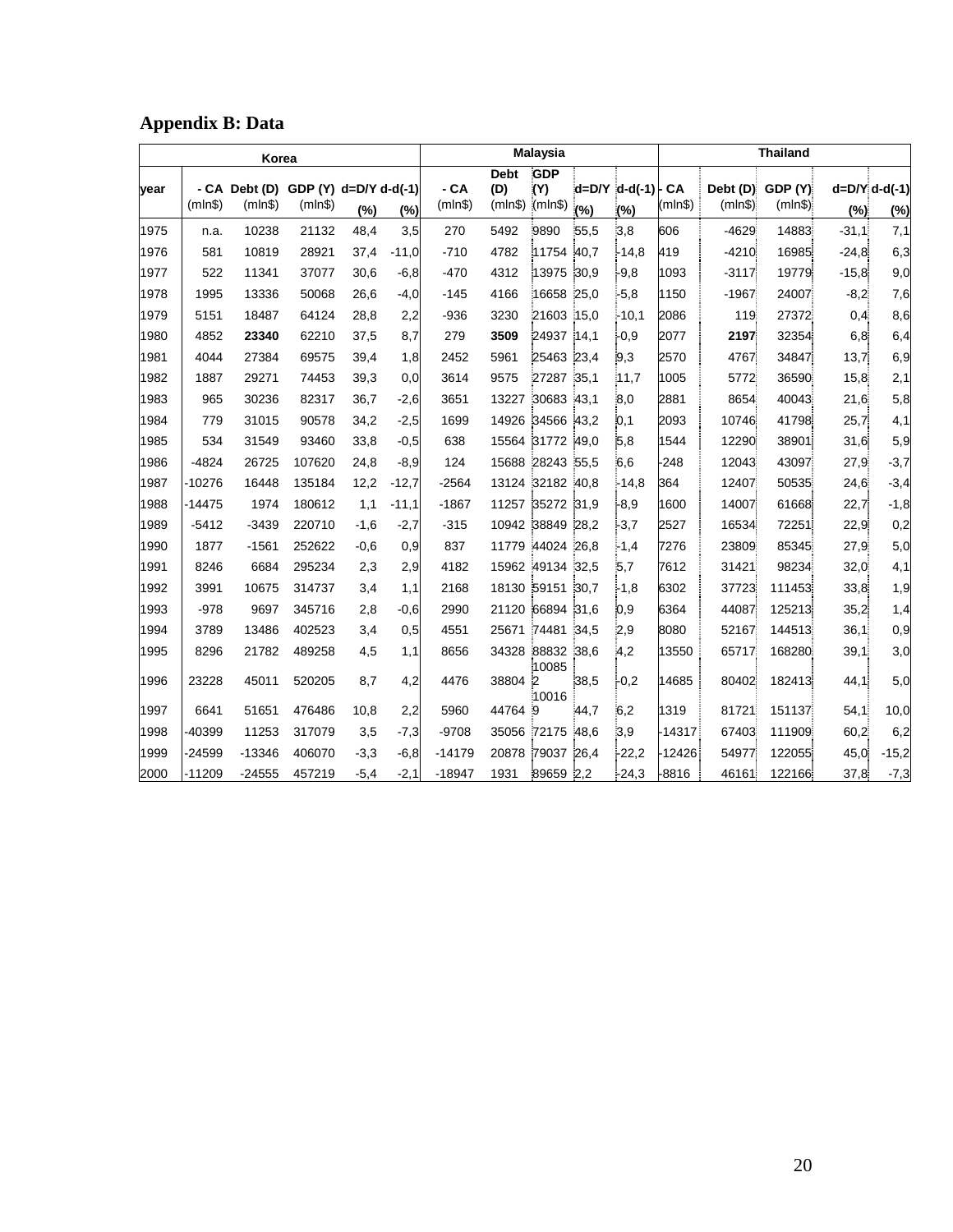|                  |         | Korea     |         | <b>Malaysia</b> | <b>Thailand</b> |         |  |
|------------------|---------|-----------|---------|-----------------|-----------------|---------|--|
| Intercept        | $-0.01$ |           | 0.08    | 0.14            | 0.06            | 0.05    |  |
|                  | (0.40)  |           | (1.24)  | (2.62)          | (4.28)          | (2.60)  |  |
| $debt(-1)$       | $-0.08$ | $-0.05$   | $-0.28$ | $-0.44$         | $-0.14$         | $-0.13$ |  |
|                  | (1.29)  | $(-1.50)$ | (1.64)  | (2.89)          | (3.20)          | (2.61)  |  |
| $d(debt(-1))$    |         | 0.93      |         | 0.76            |                 | 0.35    |  |
|                  |         | (4.97)    |         | (4.20)          |                 | (1.87)  |  |
| $d(debt(-2))$    |         | $-0.47$   |         |                 |                 |         |  |
|                  |         | (2.65)    |         |                 |                 |         |  |
| Adj $R^2$        | 0.026   | 0.512     | 0.066   | 0.441           | 0.278           | 0.362   |  |
| SE of regression | 0.052   | 0.035     | 0.093   | 0.071           | 0.048           | 0.046   |  |
| Durbin-Watson    | 0.688   | 2.028     | 0.757   | 1.773           | 1.252           | 1.82    |  |

**Table 1 Simple debt dynamics regressions, 1975-2000**

Note: t-statistics are in parentheses.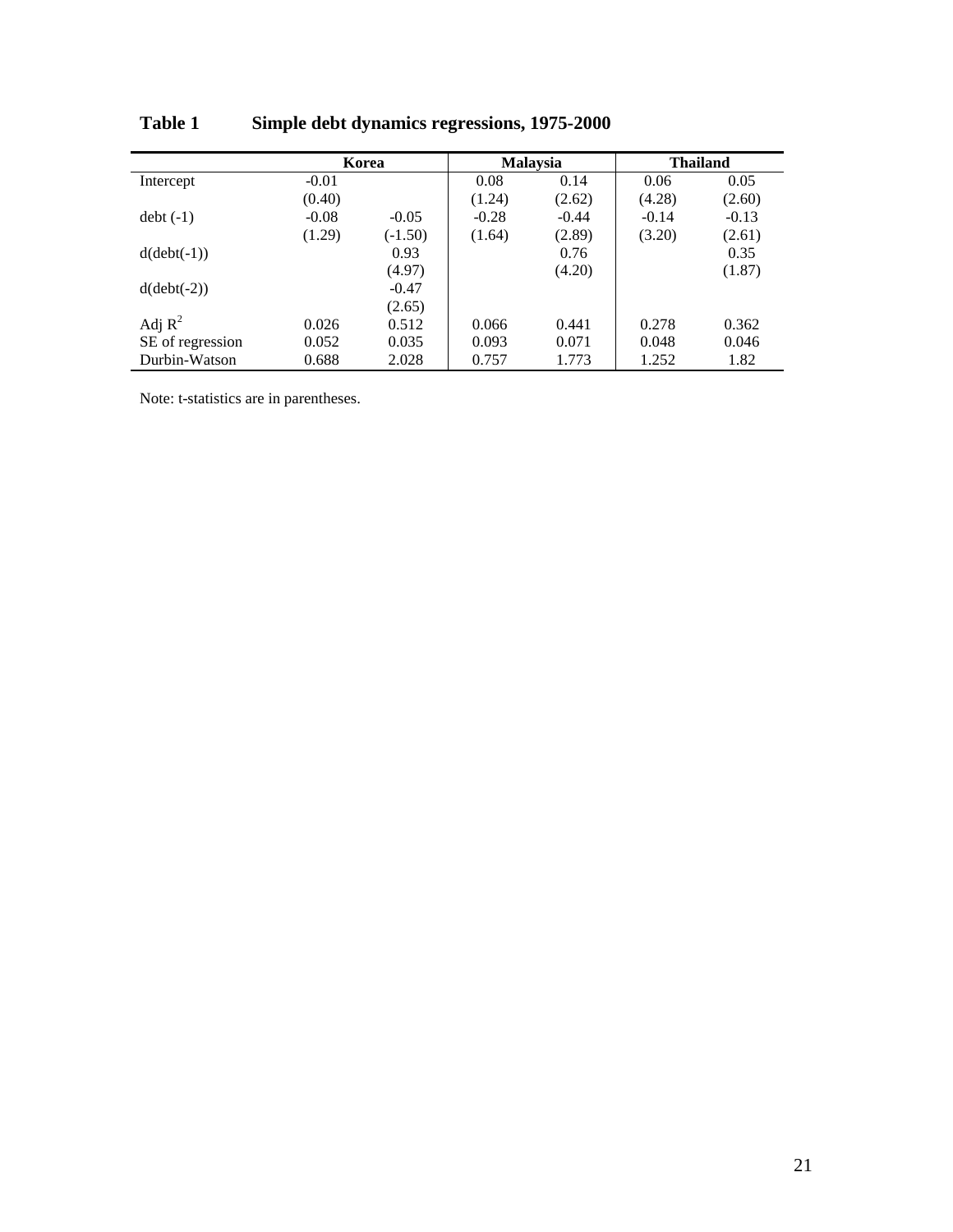

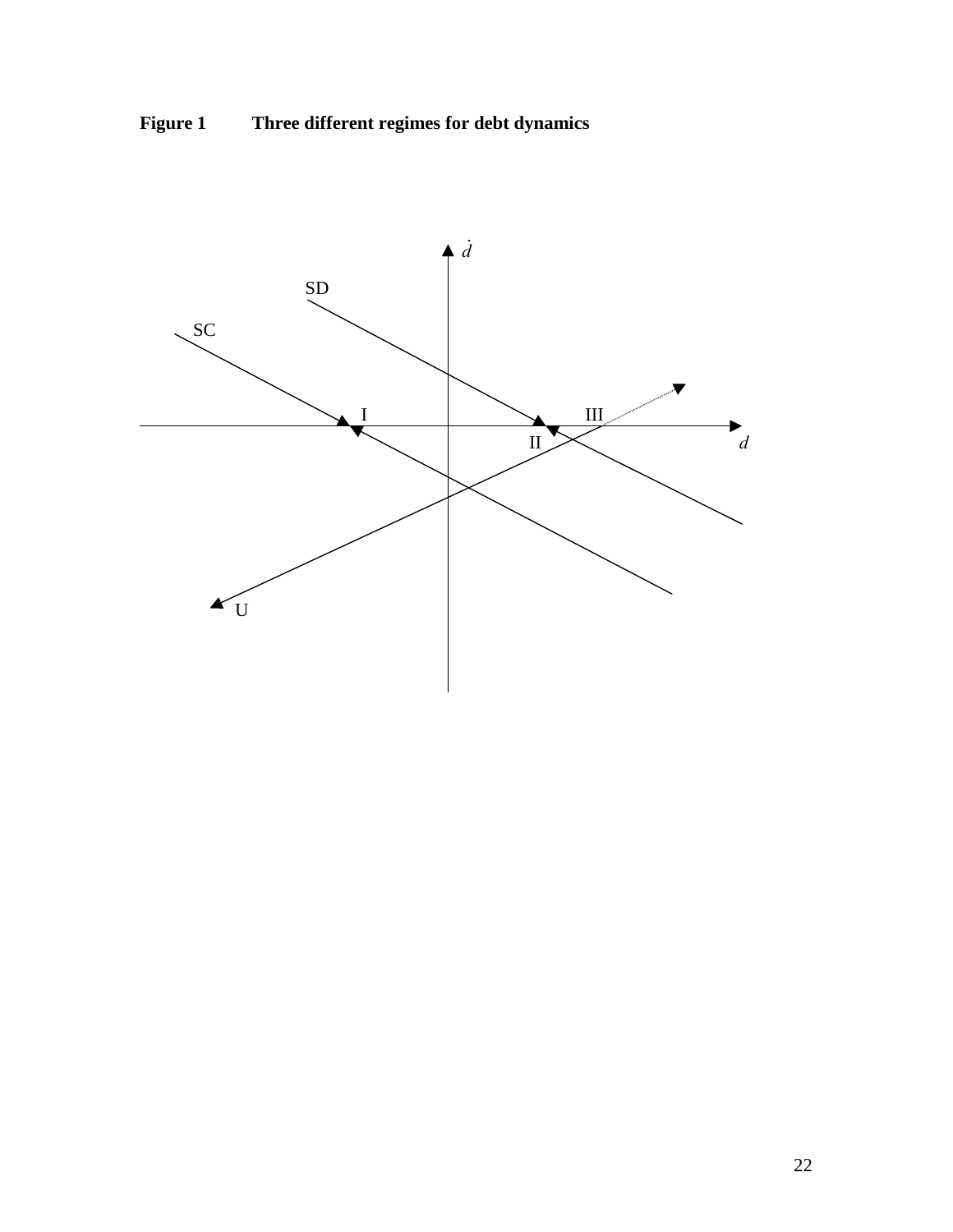

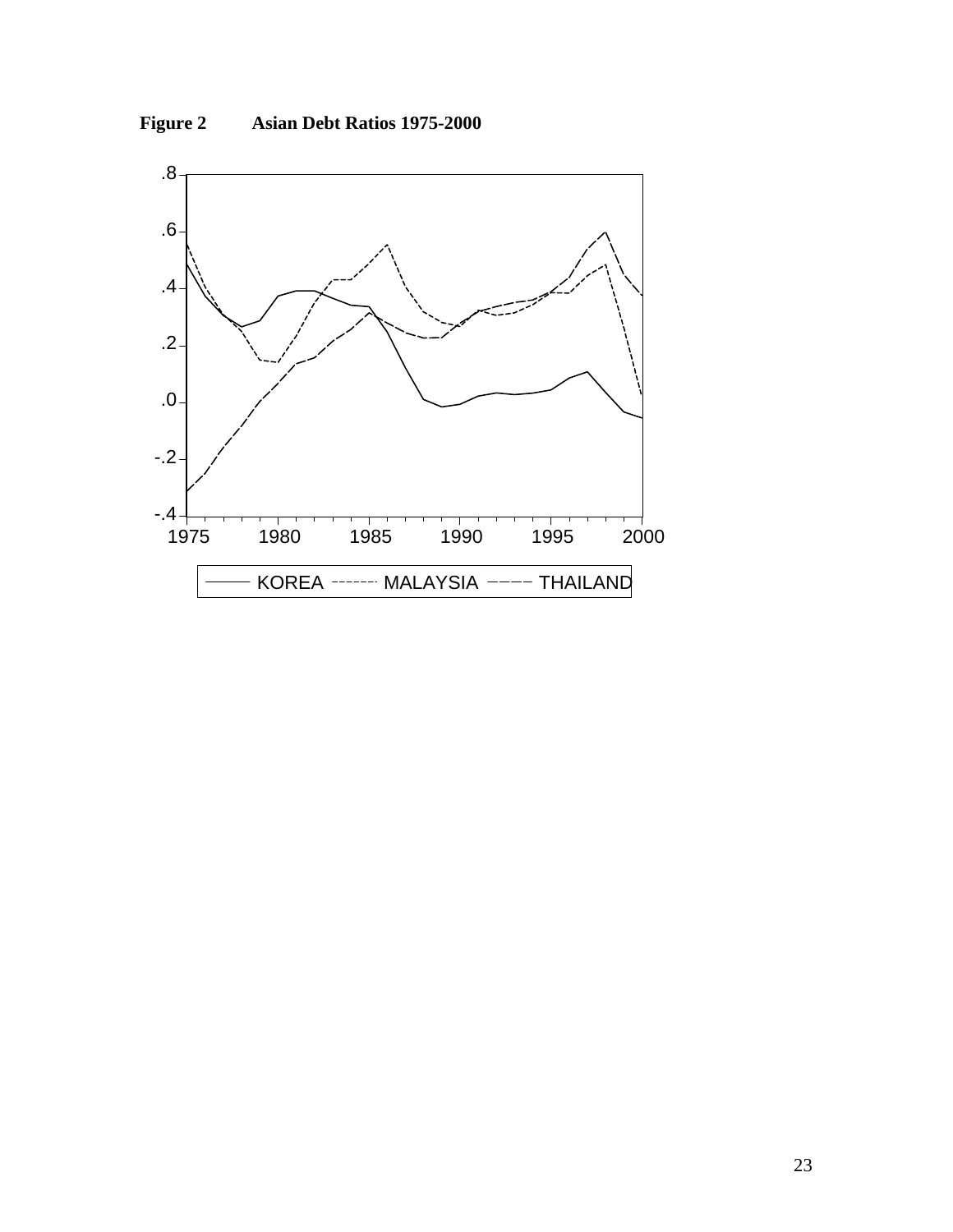

# **Figure 3 Rolling window results for Korea**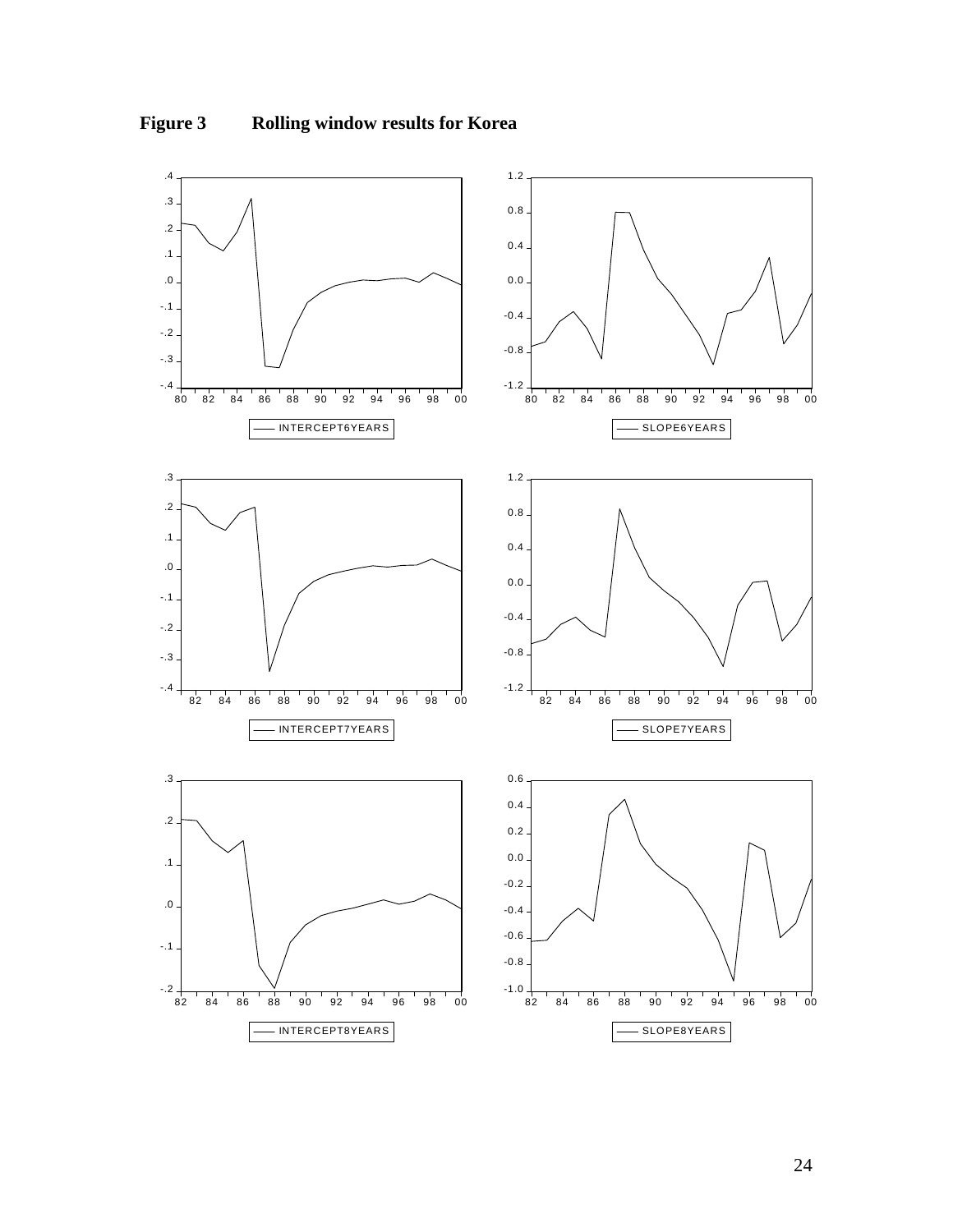